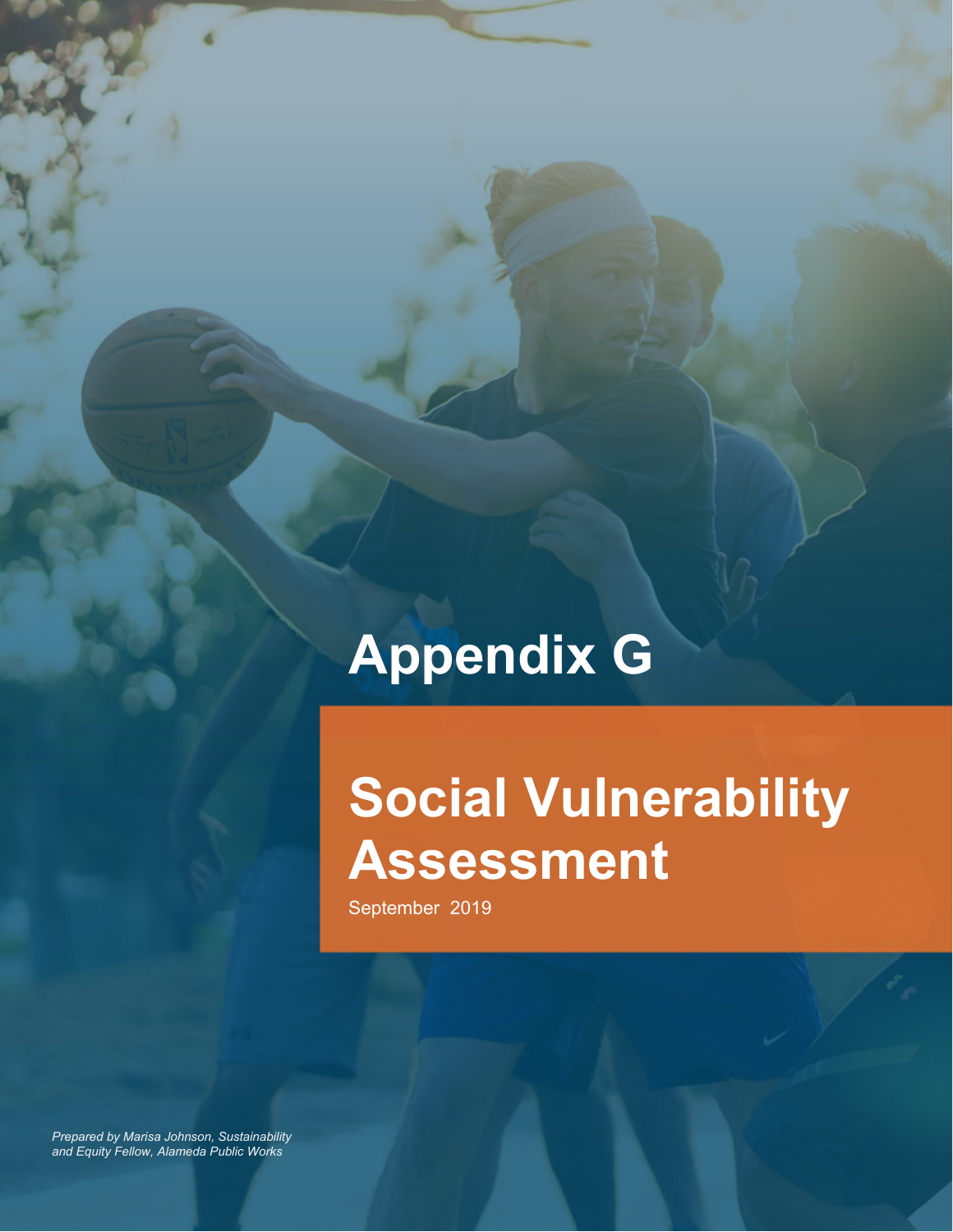# Introduction

The objective of this study is to assess the social vulnerability of the City of Alameda to natural hazards such as flooding, reduced air quality, extreme heat, drought, and earthquakes. Social vulnerability can be defined as "the ways individuals, households and neighborhoods may be disproportionately harmed by a hazard" (Nutters, 2012, p. 5). Distinct from the physical vulnerabilities of assets like roads, infrastructure, and the built environment, social vulnerability focuses on the social and economic factors of individuals and communities that affect an individual's ability to prepare for, respond to, and recover from a natural hazard.

Each of these elements is influenced by factors such as race, age, income, historic patterns of exclusion, and government policy and implementation. For instance, families living in low-income neighborhoods during 2017's Hurricane Harvey were historically segregated to a part of the city that was racially homogenous and the most flood-prone. These communities were hit hardest by the storm and, because they had less disposable income, could not relocate or recover as easily as their more affluent neighbors (Krause & Reeves, 2017). This proves to be a pattern across the states, in the case of Hurricane Katrina, and beyond.

When thinking about sensitivity, seniors, children, and people with cardiovascular or chronic respiratory diseases are most susceptible to wildfire smoke (Allen, Cooley, Heberger, & Moore, 2012, p. 8). Although climate change impacts everyone, the intensity of the effects and ability of impacted individuals to respond are influenced by pre-established social variables. Social vulnerability is important to consider as it draws our attention to communities that will bear the heaviest burden in the face of climate change. By considering these communities, we can create the most effective strategies for adaptation and mitigation efforts.

| <b>Populations or</b><br><b>Households That Are:</b>                                            | <b>Measure</b>                                                                                    | 70th<br><b>Percentile</b><br>Rate | 90th<br>Percentile<br>Rate |
|-------------------------------------------------------------------------------------------------|---------------------------------------------------------------------------------------------------|-----------------------------------|----------------------------|
| <b>Renters</b>                                                                                  | % renter-occupied households                                                                      | 58%                               | 81%                        |
| Under 5                                                                                         | % people under 5                                                                                  | 7%                                | $10\%$                     |
| <b>Very Low-Income</b>                                                                          | % people under 200% poverty rate; % households<br>with income less than 50% of area median income | 30%; 35%                          | 50%; 52%                   |
| <b>Not U.S. Citizens</b>                                                                        | % people not U.S. citizens                                                                        | 17%                               | 26%                        |
| <b>Without a Vehicle</b>                                                                        | % households without a vehicle                                                                    | 9%                                | 22%                        |
| % households with one or more persons with a<br><b>People with Disability</b><br>disability     |                                                                                                   | 26%                               | 35%                        |
| <b>Single-Parent Families</b>                                                                   | % single-parent families                                                                          | 11%                               | 21%                        |
| <b>Communities of Color</b>                                                                     | % people of color                                                                                 | 70%                               | 91%                        |
| 65 and Over Living<br>% households with one or more people 65 years and<br><b>Alone</b><br>over |                                                                                                   | 11%                               | 19%                        |
| <b>Limited English</b><br><b>Proficiency</b>                                                    | % limited English speaking household                                                              | 11%                               | 21%                        |

### *Table G-1. Social Vulnerability Indicators and Measurement Index*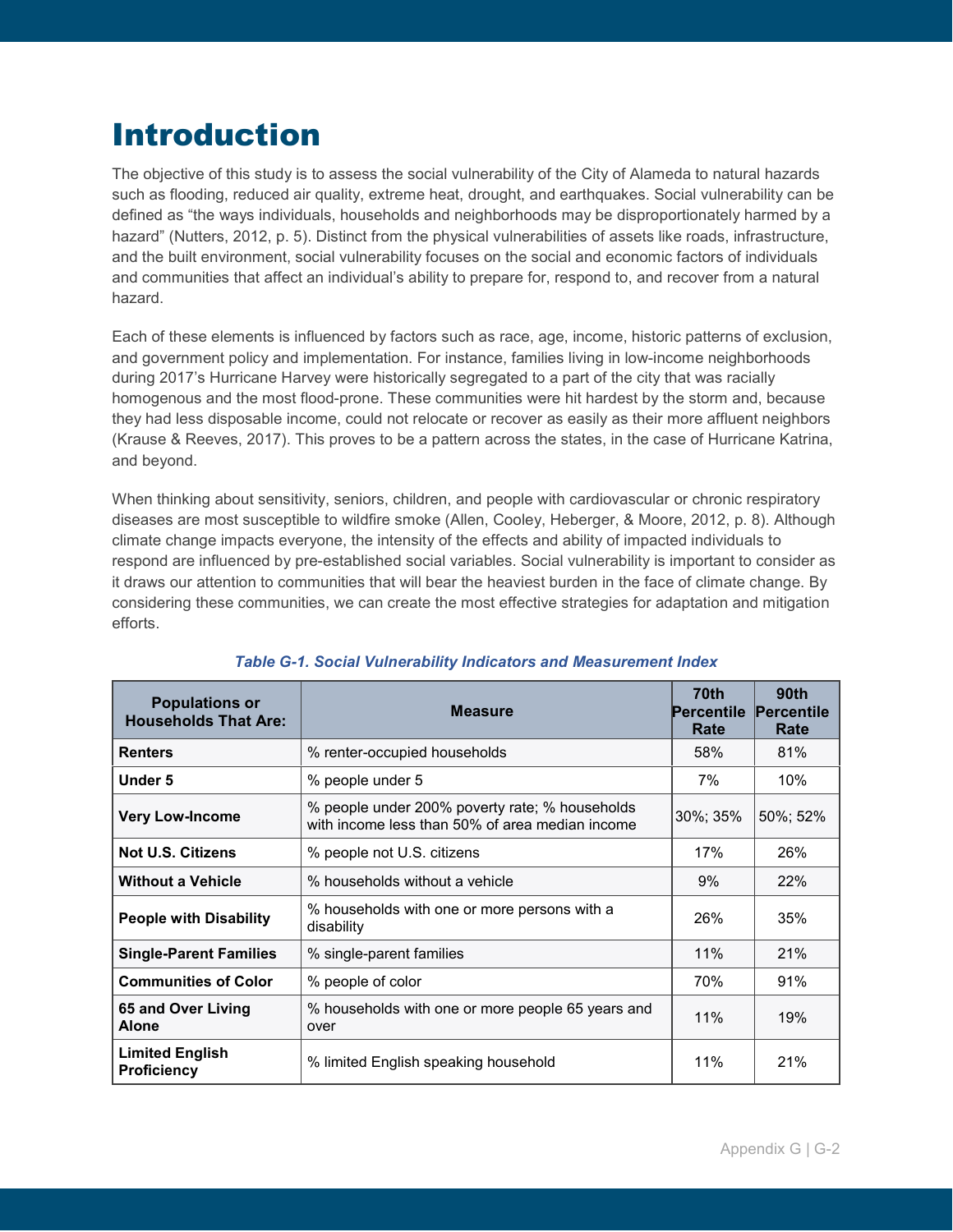| <b>Populations or</b><br><b>Households That Are:</b> | <b>Measure</b>                                                                                                                                             | 70th<br><b>Percentile</b><br>Rate | 90th<br>Percentile<br>Rate |
|------------------------------------------------------|------------------------------------------------------------------------------------------------------------------------------------------------------------|-----------------------------------|----------------------------|
| <b>Without a High School</b><br><b>Degree</b>        | % people 25 years and older without a high school<br>degree                                                                                                | 15%                               | 30%                        |
| <b>Severely Housing Cost</b><br><b>Burdened</b>      | % renter-occupied households spending greater than<br>50% income on housing; % owner-occupied<br>households spending greater than 50% income on<br>housing | 32% : 20%                         | 47%; 33%                   |

The City of Alameda's *Climate Action and Resiliency Plan* (CARP) applies a social vulnerability index, a block group's compounded vulnerability, to better inform strategies to boost community resilience to climate change impacts. The index is based on social vulnerability indicators determined by the San Francisco Bay Conservation and Development Commission (BCDC) Adapting to Rising Tides (ART) Program. BCDC consulted with an advisory committee comprising community members and working professionals to choose indicators that are measurable, publicly accessible, and relevant in a Bay Area context, and that capture heightened vulnerability. A more detailed description of the indicators used in this report can be accessed through the ART Program [\(Community Indicators for Flood Risk User](http://www.adaptingtorisingtides.org/maps-and-data-products/) Guide) and Housing and Community Risk Multiple Hazard Risk Assessment on the Association of Bay Area Governments (ABAG) website. Data for these indicators come from the American Community Survey five-year estimates and were compiled by ABAG. The metric used in this assessment is a block group, which is a census unit that is between 600 and 3,000 people. This assessment analyzes individual indicators as well as their compounded impact. Table G-1 shows the individual indicators, the measure used to represent them, and the threshold for vulnerability.

## Social Vulnerability in Alameda, General Trends

Social vulnerability indicators are viewed at the census block group level. For each indicator, each block group in Alameda is ranked relative to all other block groups in the nine-county Bay Area region. To take the indicator for "percentage of households that are renters" as an example, a block group in the 70th percentile for the renter indicator has a higher percentage of renters than 70 percent of block groups in the Bay Area. A block group in the 90th percentile for the renter indicator has a higher percentage of renters than 90 percent of block groups in the Bay Area.

Individual indicators are useful for gaining a better sense of demographic patterns. For example, residents with limited English proficiency will need access to multilingual communication and educational resources. Knowing where these communities are concentrated and what services are nearby can adequately address this barrier. Figure G-1 shows a general picture of characteristics that occur in the 70th and 90th percentile in Alameda. Since it can cannot be determined whether one indicator contributes more to vulnerability than another, viewing indicators in conjunction provides a more accurate picture of social vulnerability. In addition to analyzing social vulnerability indicators individually and two to three at a time, this assessment uses a social vulnerability index to examine the cumulative effect of all indicators at once. Table G-2 describes how the social vulnerability index is determined.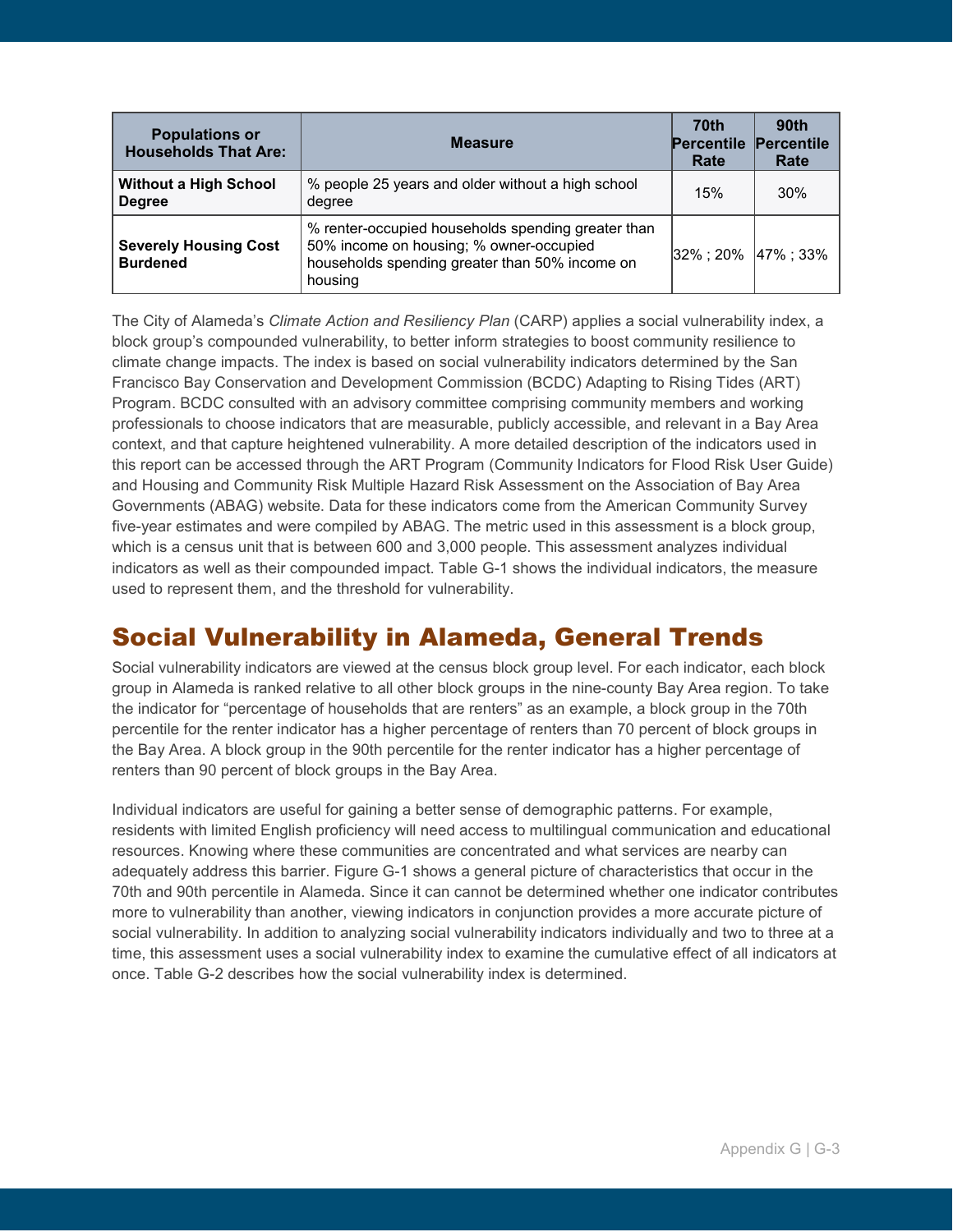| <b>Social Vulnerability Level</b> | <b>Number of Indicators</b>                                                                  |
|-----------------------------------|----------------------------------------------------------------------------------------------|
| Highest                           | 8 or more in the 70 <sup>th</sup> percentile<br>6 or more in the 90 <sup>th</sup> percentile |
| High                              | 6 to 7 in the 70 <sup>th</sup> percentile<br>4 to 5 in the 90 <sup>th</sup> percentile       |
| Moderate                          | 4 to 5 in the 70 <sup>th</sup> percentile<br>3 in the 90 <sup>th</sup> percentile            |
| Low                               | Does not meet any of the above criteria                                                      |

## *Table G-2. Social Vulnerability Index*



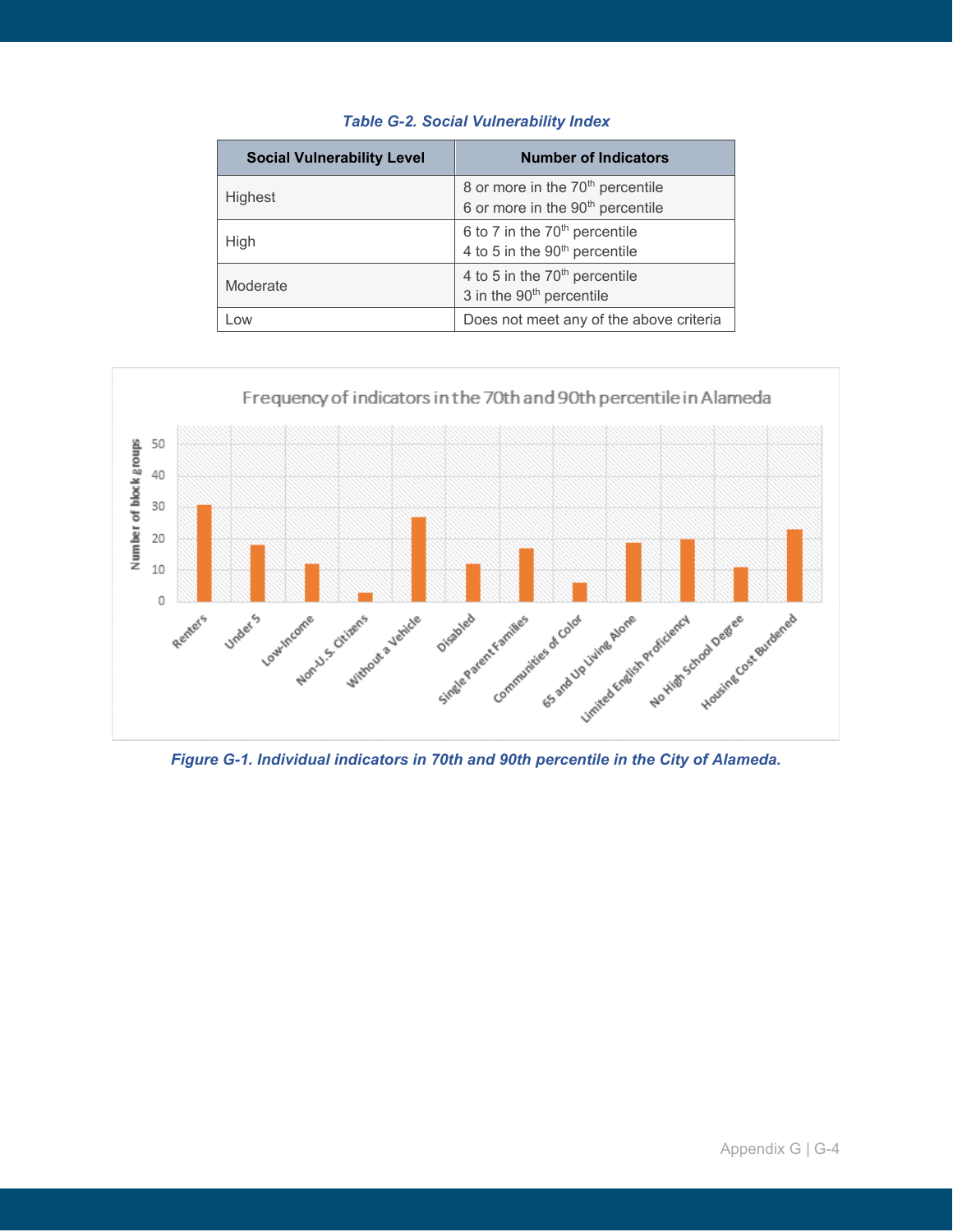### *Renters*

Significantly, nearly half of all residents in Alameda are renters. Renters have less autonomy over housing upgrades and typically do not have insurance in the case of flooding, earthquakes, and other hazards, making them much more susceptible to instability during climate disasters (Brechwald, Goodfriend, Kroll, & Lowe, 2015, p. 19). The maps below illustrate that the renter population is spread throughout the city. When overlain with the low-income indicator, however, we see that low-income renters become concentrated west of Constitution Way, near Alameda Landing, and in parts of the Downtown Alameda business district. This is significant, as low-income renters have the additional stressor of poverty on top of stressors driven by climate change. Low-income renters face challenges in preparing for and responding to climate change impacts due to the financial burdens of insurance costs, relocation costs, and recovery costs. Low-income renters are especially at risk of displacement due to damaged housing (Brechwald, Goodfriend, Kroll, & Lowe, 2015, p. 17). Coordinated efforts to provide renters with temporary housing and assist them during post-disaster relocation and recovery will be essential to promoting resilience and mitigating displacement.



*Figure G-2. Renters (green).* 



*Figure G-3. Renters (green); very low-income (purple); renters x very low-income (gray).*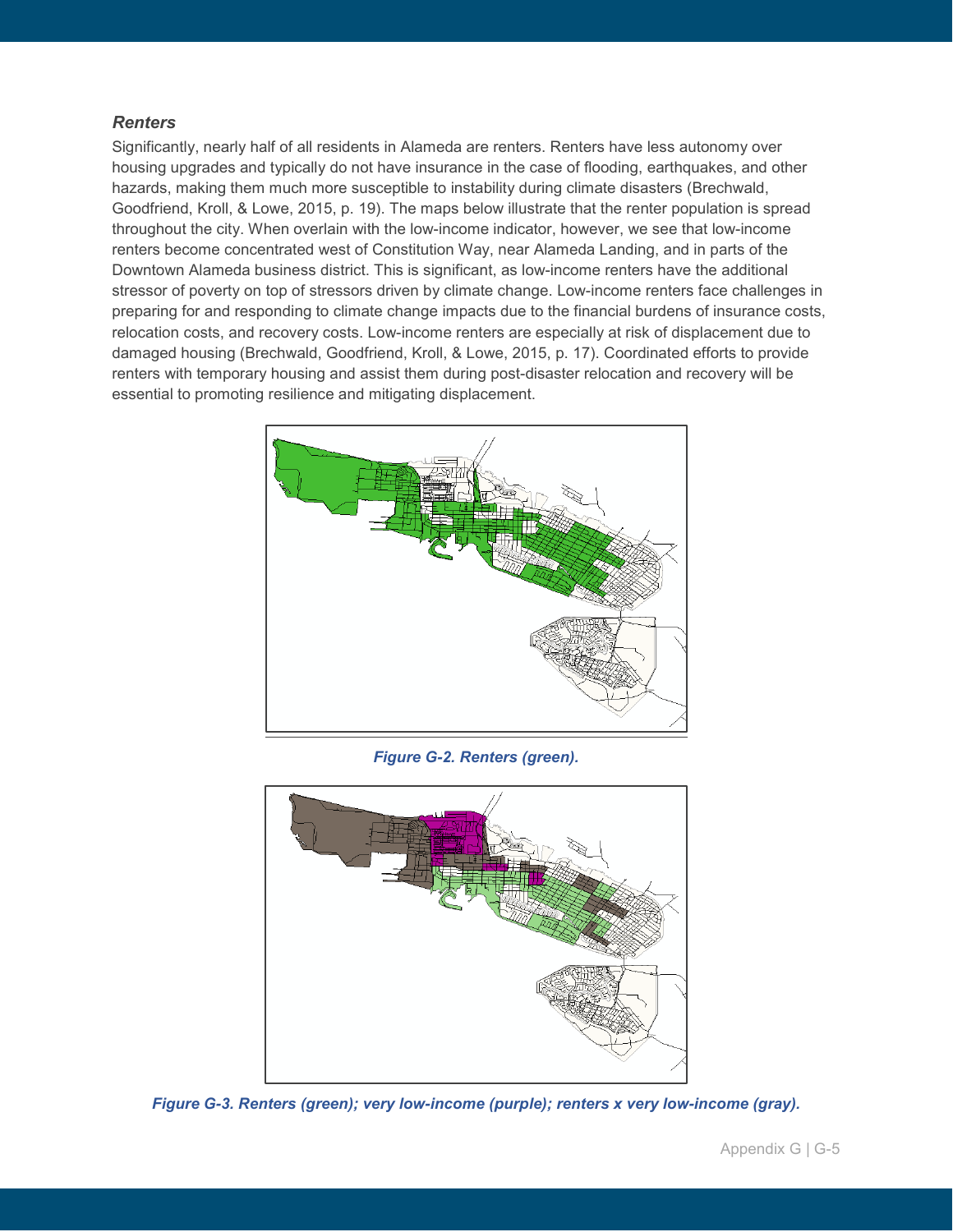## **Households Without a Vehicle/Transit-Dependent**

Many households in Alameda are transit-dependent. This means that many households do not have a vehicle and rely on the bus, shuttles, car-share services, or other modes of transportation to reach a destination. In Alameda, more than 10 percent of households in most parts of the city do not have a car, making them dependent on the bus, walking, or other modes of transportation. The parts of Alameda that have higher rates of car ownership include Bay Farm Island, the East End, Ballena Bay, and South Shore.

Transit dependence can make it harder for economically strained households to respond in times of emergency, and insufficient transit options then make transportation an accessibility issue. Lack of mobility inhibits one's quality of life and productivity and also makes it harder to respond in emergency situations (Federal Transit Administration, 2013, p. 72). When the individuals who are transit-dependent are children, seniors, disabled residents, and low-income residents, these impacts can be more extreme. Transportation resilience would ensure services are accessible and reliable under all circumstances, particularly for the vulnerable populations mentioned above.

Transit dependence can make one increasingly vulnerable when high transportation costs are combined with high housing costs. The average combined housing and transportation costs for an individual in the United States is 60 percent of monthly income (Federal Transit Administration, 2013, p. 14). Given that in Alameda around 33 percent of households spend over half their income on housing, that 60 percent for housing and transportation costs could be even higher (U.S. Census Bureau, 2016). Expanding on this nexus between income and vulnerability, the average American spends around 18 percent of their income on transportation costs, while the average American in a low-income bracket spends around 33 percent (Federal Transit Administration, 2013, p. 14).

In Alameda, residents on the West End are in a particularly vulnerable place, as the only bus line that serves them is the 96. This lack of service becomes an accessibility issue as public transit offers access to work, shopping, and school. Access to only one bus line limits transit options and can push individuals to rely on alternative transportation services such as car-shares. However, low-income, transit-reliant residents in areas serviced by one bus line like on the West End might find alternative modes of transportation such as car-shares a less reliable option. A Pew Research Center study states that "about one-third of American adults do not have a smartphone [and many of them tend to be] poorer and older" (Pacific Standard Staff, 2016). A different study conducted by the American Public Transportation Association "surveyed frequent ride-sharing users in seven cities [and] found the average household income of those users was about \$91,000" (Pacific Standard Staff, 2016). One strategy for reducing the burden on households with high combined transportation and housing costs is to build and expand transit lines near affordable housing. This could help alleviate the stresses of transit-reliant individuals while simultaneously designing solutions to reduce earthquake and flood risks (Brechwald, Goodfriend, Kroll, & Lowe, 2015, p. 22).

People with disabilities who are transit-dependent can face additional accessibility challenges. In the United States, "adults with disabilities are twice as likely as those without disabilities to have inadequate transportation (31 percent vs. 13 percent)" (American Association of People with Disabilities, n.d.). Alameda offers a number of transportation services, including a free shuttle service designed for seniors and disabled riders that functions three days a week at hourly intervals, a reduced taxi ride program that transports riders home after a medical appointment, and East Bay Paratransit. Still, paratransit users in many cities similarly feel that "problems with service quality and capacity limitations" inhibit their mobility (American Association of People with Disabilities, n.d.). In the case of emergency and evacuation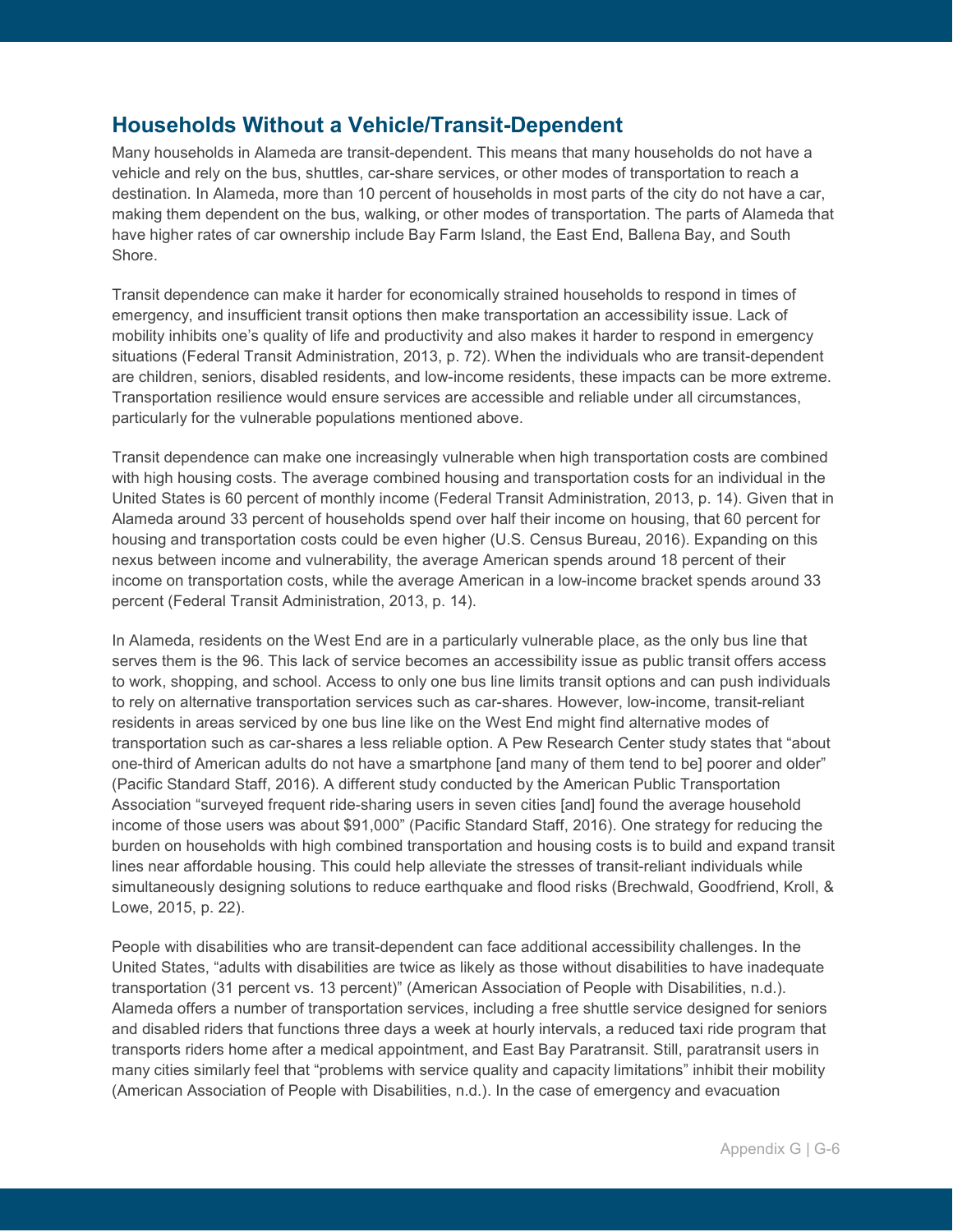situations, residents with disabilities who frequently use or rely on these services will be highly vulnerable due to the above factors.



*Figure G-4. Transit-dependent (yellow).*



*Figure G-5. Transit-dependent (yellow); low-income (purple); transit-dependent x low-income (orange).*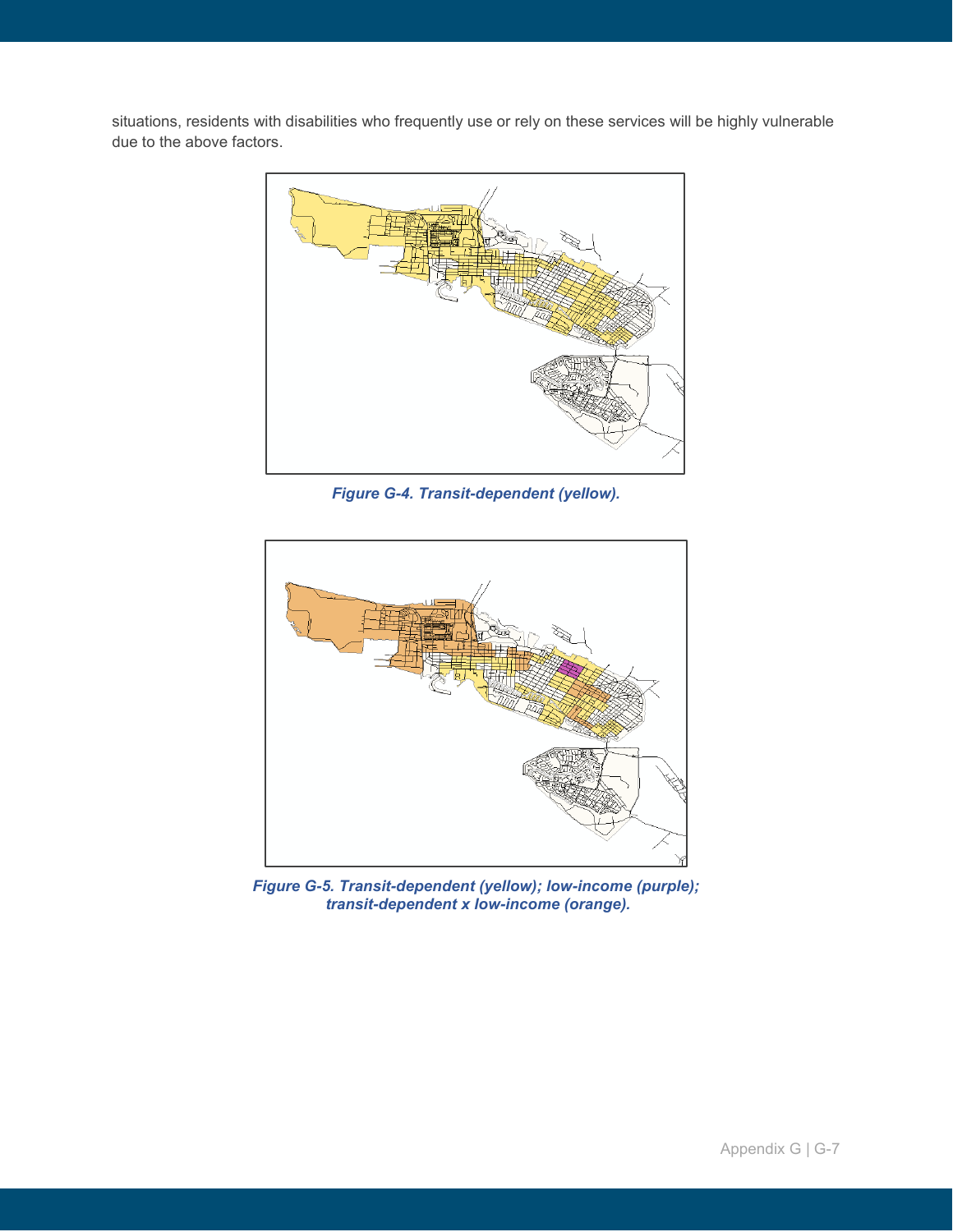

*Figure G-6. Transit-dependent (yellow); housing cost burdened (blue); transit-dependent x housing cost burdened (green).*

### *Housing Cost Burdened*

Households spending more than 50 percent of their income on housing are considered housing cost burdened. Many Alamedans fall into this category. Housing cost burdened block groups are concentrated on the West End, between Main Street and Constitution Way in central Alameda, and along Shoreline Drive and Clement Avenue in eastern Alameda. Lack of affordable housing can exacerbate the number of residents who become displaced after a natural disaster. If units are lost during a disaster, housing costs can rise, making the remaining housing stock even more difficult to afford (Brechwald, Goodfriend, Kroll, & Lowe, 2015, p.17). For example, in the weeks following the 2017 Sonoma County fires, "median monthly rent... [jumped 35 percent](https://www.zillow.com/research/california-wildfires-rents-17054/) to \$3,224, in response to new demand from displaced residents" (Miller, 2017). These steep price increases prompted cities in Sonoma County to center affordable housing and tenant protection in rebuilding efforts (Miller, 2017).

In Figure G-8, block groups with a high percentage of housing cost burdened households are overlain with the indicator for low-income to further analyze the vulnerability of the block groups. Low-income households that spend more than half their income on housing live mostly near Alameda Landing, along Lincoln Avenue and Park Street. Due to limited resources and added stressors, these low-income households will face more challenges in adapting to climate impacts than higher-income households that also spend more than half their paycheck on housing. Stable housing is important for community resilience, and high housing costs can decrease an individual's ability to adapt to a climate impact like flooding. Ensuring an ample supply of affordable housing in Alameda can mitigate displacement after disasters and increase a household's economic ability to prepare for natural hazards. It will be important to consider affordable housing as an adaptation strategy that contributes to individual and community resilience.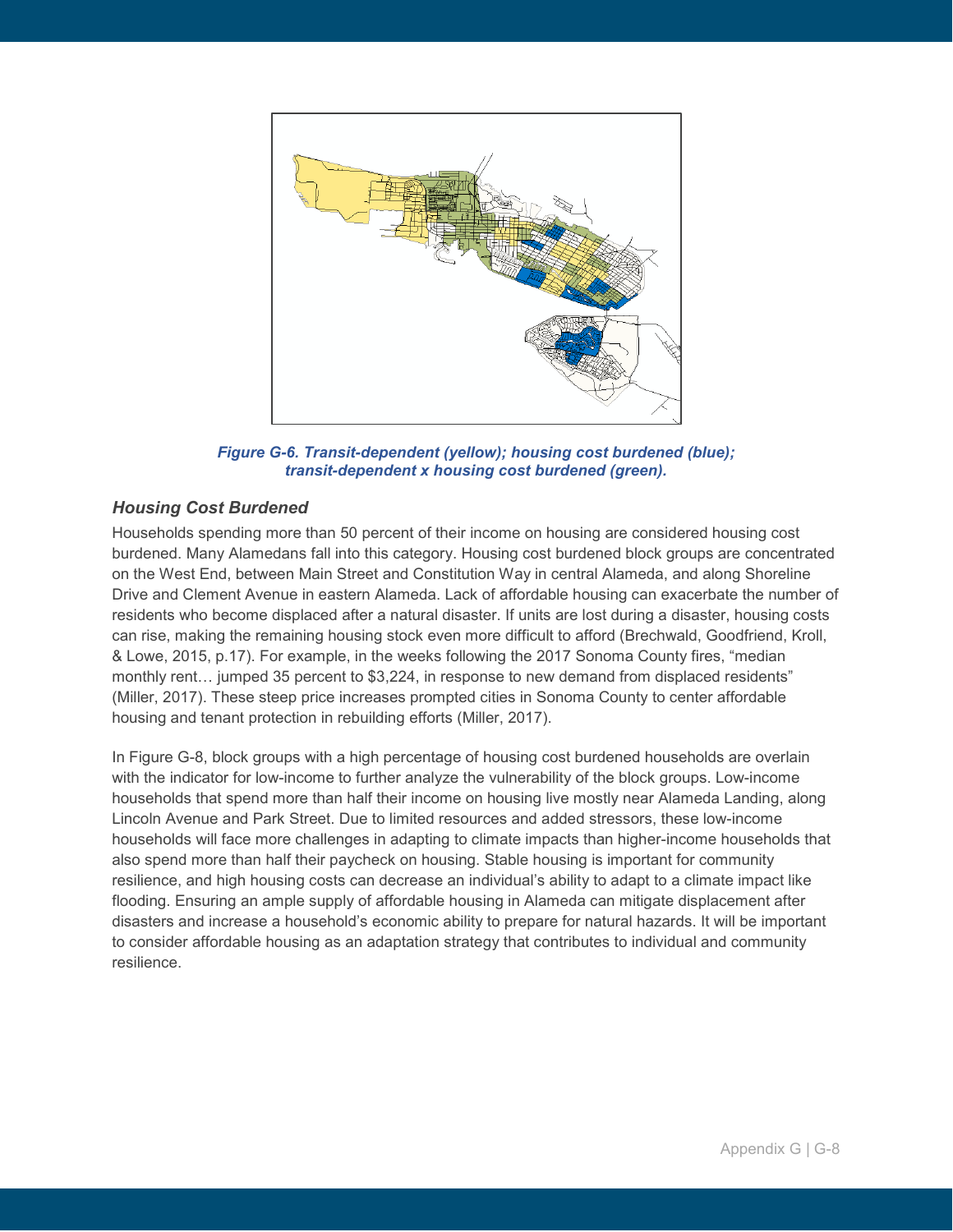

*Figure G-7. Housing cost burdened (blue).*



*Figure G-8. Housing cost burdened (blue); very low-income (pink); housing cost burdened x very low-income (purple).*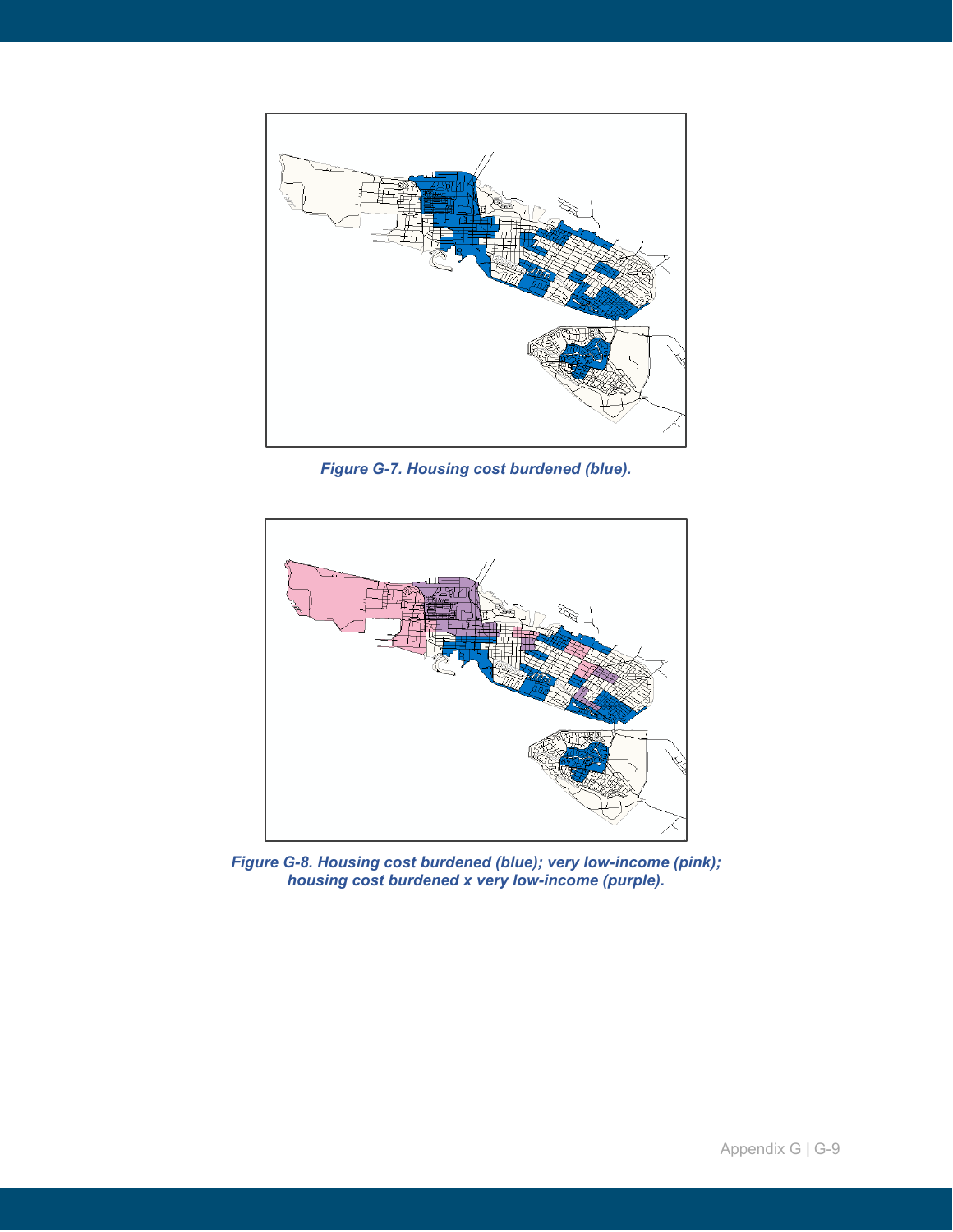## *Limited English-Language Proficiency*

Block groups with significant numbers of limited English-language-proficient households are more concentrated in Alameda Landing, along Buena Vista and Clement Avenues, in South Shore, along Broadway, and on parts of Bay Farm Island and Eastshore. In those block groups, 1 to 4 percent speak Spanish, 1 to 14 percent speak Chinese, 1 to 4 percent speak Vietnamese, and 0 to 4 percent speak Tagalog. Lack of communication and miscommunication make neighborhoods with higher concentrations of non-English speakers highly vulnerable to climate hazards because they may not receive important information about preparing for and responding to disaster events. Many of these residents are immigrants, refugees, and communities of color who are often left out of conversations or are hesitant to engage because of the language barrier and not feeling welcome (Nelson, Spokane, Ross, & Deng, 2015, p. 51). In the case of emergencies and disaster response situations, people who are most vulnerable are often impacted the most, and families with limited English can become overwhelmed if they were never spoken to about how to respond in an emergency.

In Alameda, there is a larger percentage of Chinese speakers overall, meaning that communications materials should prioritize translation into Chinese (though outreach and communications efforts should always offer translations in the four non-English languages) and conduct targeted outreach to these areas. Translated communications builds trust and enhances the reach of public information. Working with community organizations and services that reach non-English speakers to disseminate information can help the City move toward building community resilience while working collaboratively with residents (Nutters, 2012, p. 22).



*Figure G-9. Limited English-language proficiency (brown).*



*Figure G-10. The above pie chart calculates languages for all non-English-proficient households in Alameda, not just households in highly vulnerable block groups.*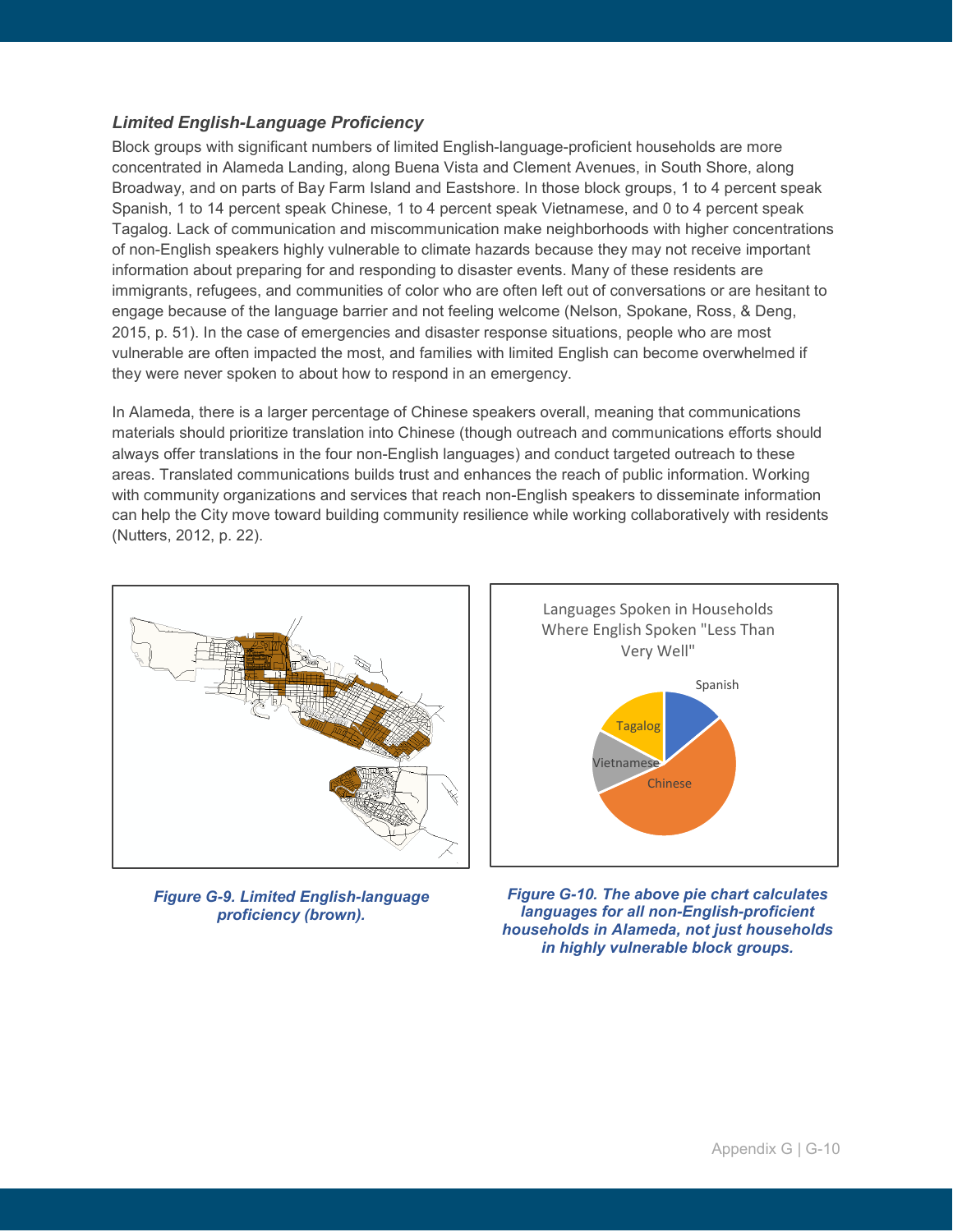## Social Vulnerability Index

The social vulnerability index is used in the CARP to identify the best strategies for the populations most vulnerable to climate change. Alameda contains 57 census block groups, and 14 of those read as having high or highest vulnerability. The compounded vulnerability of each block group directs our attention to areas that need more targeted community resilience strategies. This level of analysis is key for developing the most effective and holistic climate change adaptation strategies and policies.

The social vulnerability index (Figure G-11) captures concentrated populations of vulnerability, though it is important to note that there are highly vulnerable people in the low and moderate vulnerability block groups. People experiencing homelessness also need to be considered. While they cannot be physically "mapped" by block group, adaptation strategies should consider how they will receive emergency communications and how they will be sheltered. Proper, safe housing for all is an adaptation and resilience strategy. Planning strategies should always consider these vulnerable populations in adaptation efforts.



*Figure G-11. Social vulnerability index in Alameda.*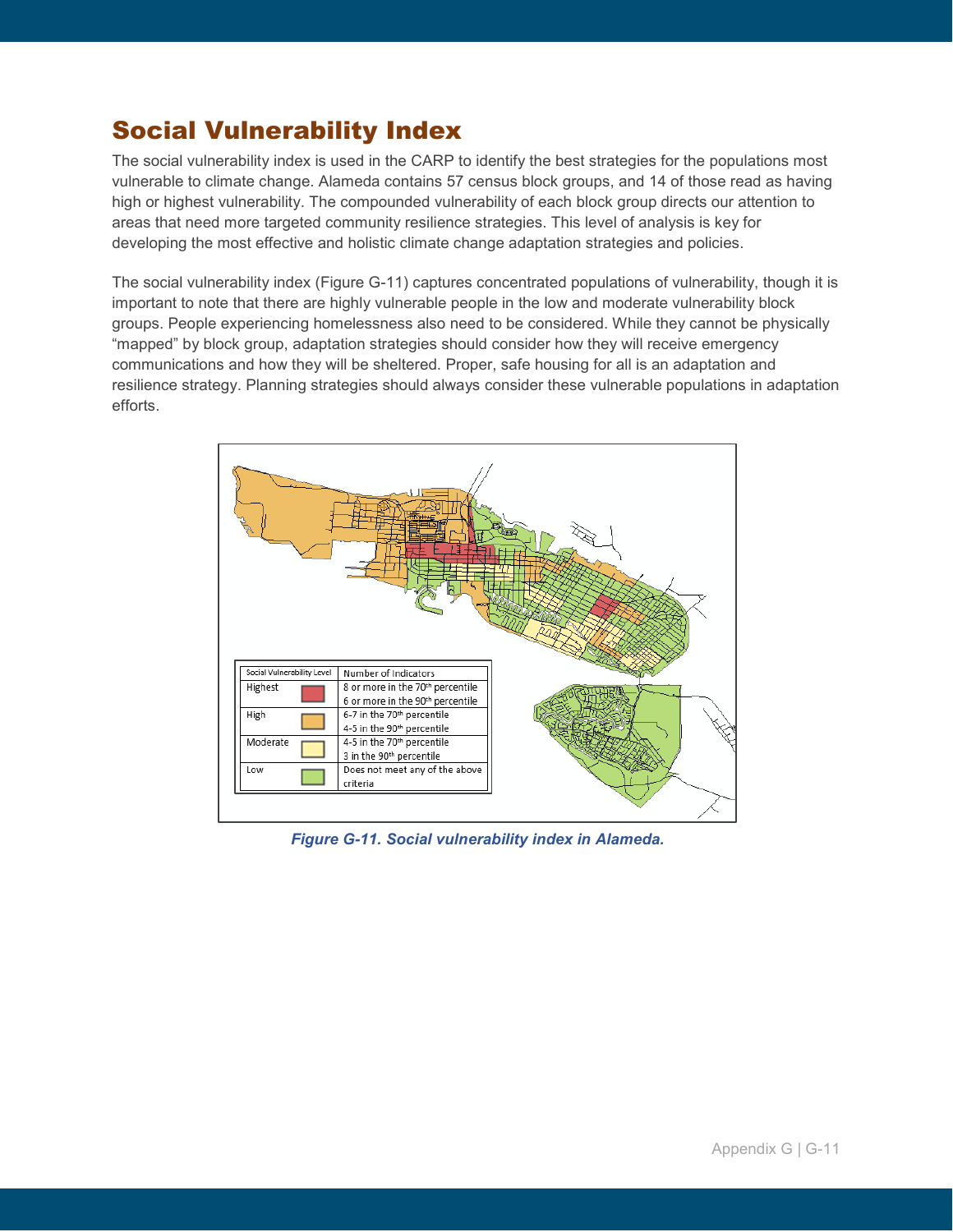## *Block Group Level*

Figure G-12 captures the block groups with highest vulnerability. Within these 14 block groups, an inventory of community assets and bus lines was taken (Table G-3), which can be used to inform outreach practices and gaps in equitable greenhouse gas and adaptation strategies. Here, assets are defined as sites and places residents might frequent, receive information, or congregate in search of community. These include schools, places of worship, parks, community centers, childcare centers, community gardens, libraries, and recreational centers.



*Figure G-12. Social vulnerability index in Alameda distinguishing highly vulnerable block groups.*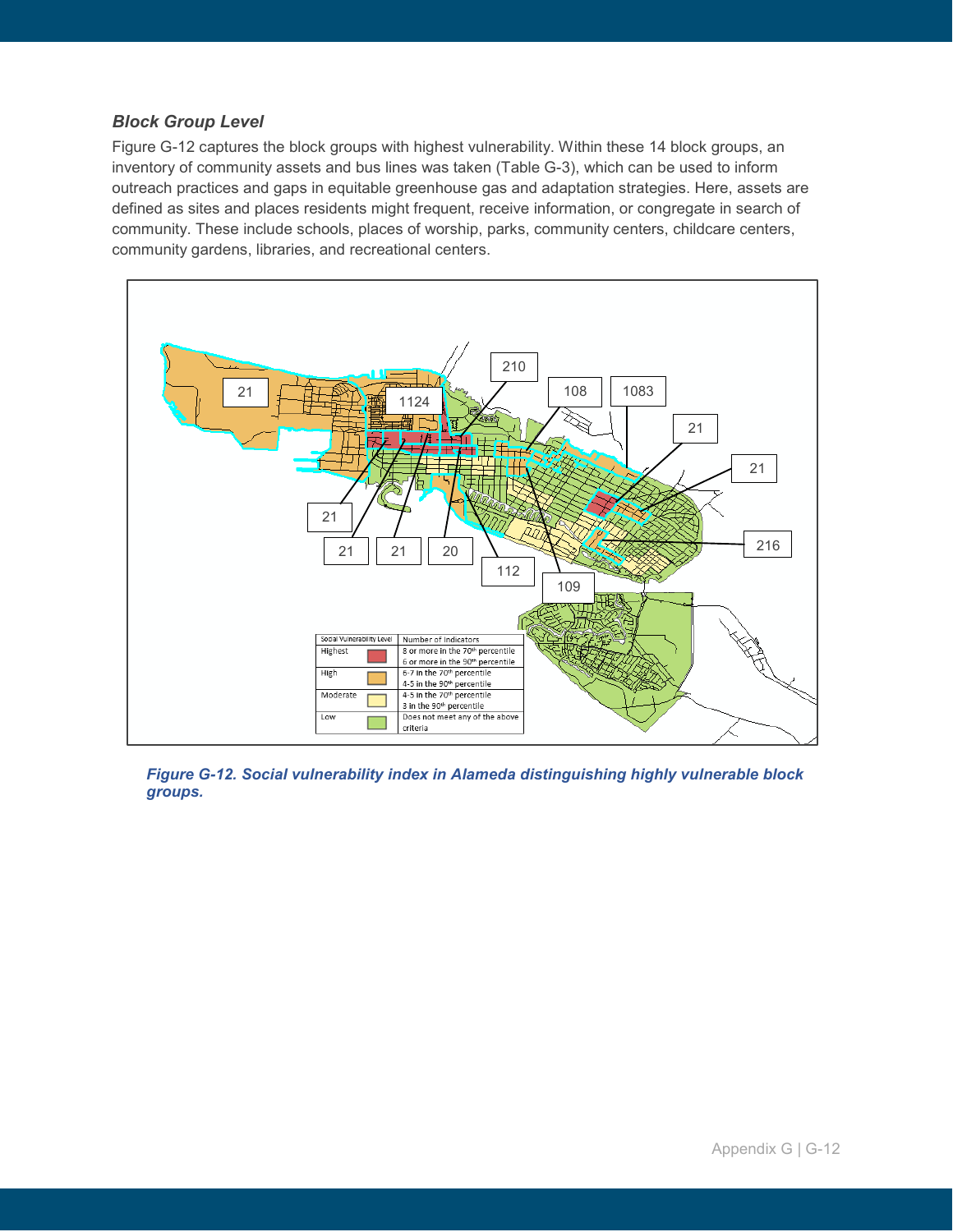## *Table G-3. Block Group Inventory*

| <b>Object ID</b> | <b>Bordering</b><br><b>Streets</b>                                                                                                         | Indicators in 70th<br>or 90 <sup>th</sup> Percentile                                                                                                                                                                                              | <b>Assets Within or in</b><br><b>Adjacent* Block Group</b>                                                                                                                      | <b>Bus Lines</b><br><b>Within</b>     |
|------------------|--------------------------------------------------------------------------------------------------------------------------------------------|---------------------------------------------------------------------------------------------------------------------------------------------------------------------------------------------------------------------------------------------------|---------------------------------------------------------------------------------------------------------------------------------------------------------------------------------|---------------------------------------|
| 217              | Main St                                                                                                                                    | Renters, low-income, without<br>a vehicle, people with<br>disability, single-parent<br>households                                                                                                                                                 | Changing Gears Bike Shop,<br>Ploughshares Nursery,<br>Farm2Market community<br>garden and event space,<br>Alameda Point Collaborative<br>Career Center, Encinal High<br>School* | 96                                    |
| 1124             | Main St, Ralph<br>Appezzato<br>Memorial Pkwy,<br>Webster St                                                                                | Under 5, low-income, without<br>a vehicle, 65 and over living<br>alone, limited English<br>proficiency, severely housing<br>cost burdened                                                                                                         | <b>Ruby Bridges Elementary</b><br>School, College of Alameda,<br>Island High School                                                                                             | 96                                    |
| 213              | Main St, Ralph<br>Appezzato<br>Memorial Pkwy, 3rd<br>St, Pacific Ave                                                                       | Low-income, not U.S.<br>citizens, without a vehicle,<br>people with disability, single-<br>parent households,<br>communities of color, limited<br>English proficiency, without a<br>high school degree                                            | Kiddie Kampus Co-Op<br>Nursery                                                                                                                                                  | 96                                    |
| 212              | Ralph Appezzato<br>Memorial Pkwy, 3rd<br>St, Pacific Ave,<br>Marshall Way,<br>Lincoln Ave,<br>Webster St, Buena<br>Vista Ave, Poggi<br>Ave | Renters, low-income, not<br>U.S. citizens, without a<br>vehicle, people with disability,<br>single-parent households,<br>communities of color, limited<br>English proficiency, without a<br>high school degree, severely<br>housing cost burdened | Nea Community Learning<br>Center, The Academy of<br>Alameda Elementary School,<br>Woodstock Park, Longfellow<br>Park,* Boys and Girls Club,<br>Alameda Adult School             | 631, 663,<br>96                       |
| 211              | Ralph Appezzato<br>Memorial Pkwy,<br>Webster St, Poggi<br>Ave, Buena Vista<br>Ave                                                          | Renters, under 5, low-<br>income, not U.S. citizens,<br>without a vehicle, single-<br>parent households, without a<br>high school degree, severely<br>housing cost burdened                                                                       | N/A                                                                                                                                                                             | 20, 314,<br>51A, 851,<br>O, W         |
| 210              | Webster St,<br>Constitution Way,<br>9 <sup>th</sup> St, Buena Vista<br>Ave, Stewart Ct                                                     | Renters, low-income, without<br>a vehicle, people with<br>disability, communities of<br>color, 65 and over living<br>alone, limited English<br>proficiency, without a high<br>school degree, severely<br>housing cost burdened                    | N/A                                                                                                                                                                             | 19, 20, 314,<br>51A, 851,<br>O, W, 96 |
| 209              | Webster St, Lincoln<br>Ave, Wood St,<br>Buena Vista Ave                                                                                    | Low-income, without a<br>vehicle, people with disability,<br>single-parent households,<br>communities of color, limited<br>English proficiency, without a<br>high school degree, severely<br>housing cost burdened                                | N/A                                                                                                                                                                             |                                       |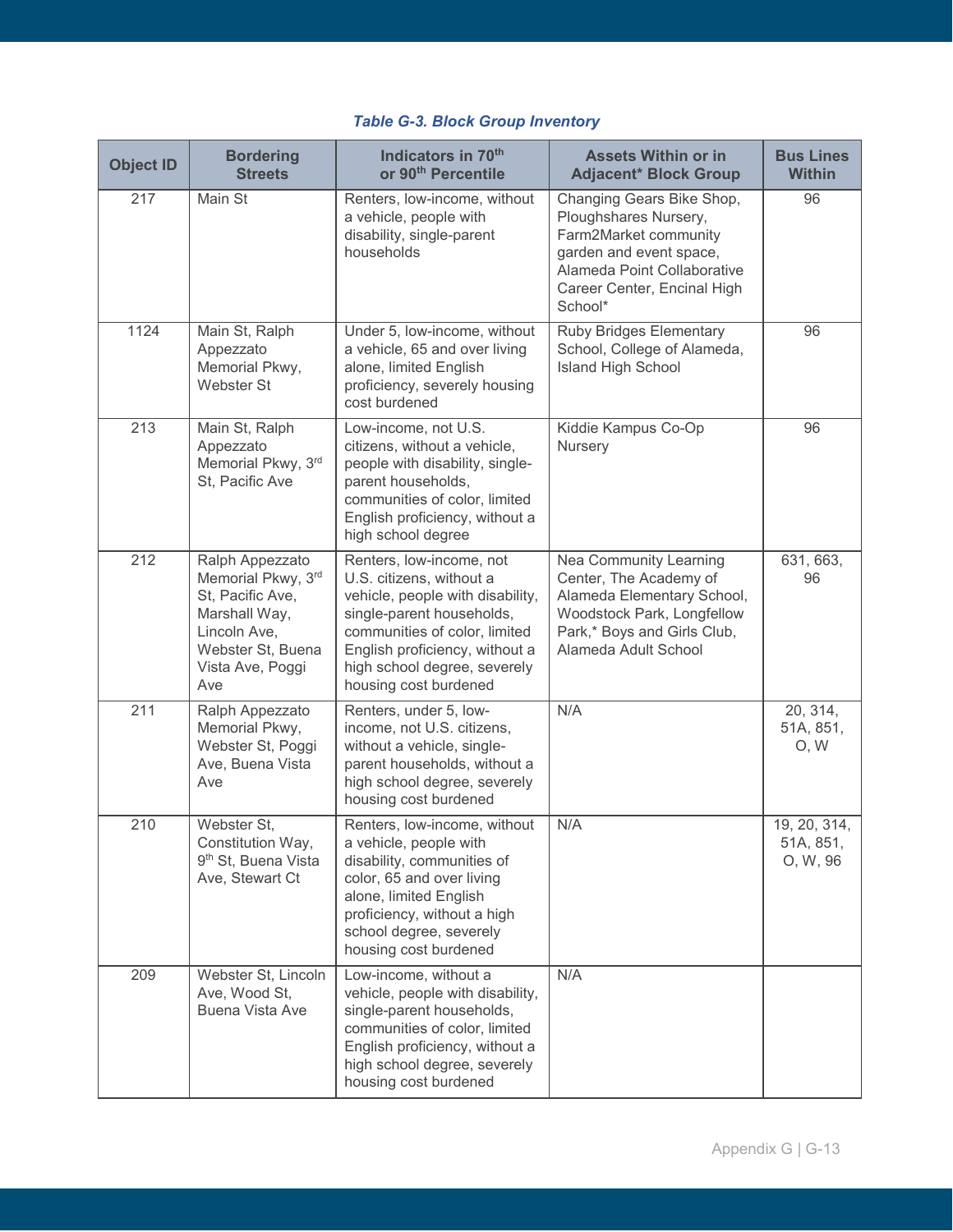| <b>Object ID</b> | <b>Bordering</b><br><b>Streets</b>                                                                                         | Indicators in 70th<br>or 90 <sup>th</sup> Percentile                                                                                                                                                    | <b>Assets Within or in</b><br><b>Adjacent* Block Group</b>                                                                                                                                                | <b>Bus Lines</b><br><b>Within</b> |
|------------------|----------------------------------------------------------------------------------------------------------------------------|---------------------------------------------------------------------------------------------------------------------------------------------------------------------------------------------------------|-----------------------------------------------------------------------------------------------------------------------------------------------------------------------------------------------------------|-----------------------------------|
| 1122             | Central Ave,<br>Westline Dr,<br>Shoreline Dr,<br>Grand St, McKay<br>Ave                                                    | Renters, without a vehicle,<br>people with disability, single-<br>parent households, 65 and<br>over living alone, severely<br>housing cost burdened                                                     | Washington Park, Crown<br>Memorial State Beach,<br>Alameda Free Library-West<br>End Branch,* Blue Moon<br>Learning Center                                                                                 | 20, 631,<br>663, W                |
| 1083             | Clement Ave, Park<br>St, Grand St, Eagle<br>Ave, Hibbard St,<br>Buena Vista Ave,<br>Stanton St, Lincoln<br>Ave, Mintrum St | Without a vehicle, people with<br>disability, single-parent<br>households, limited English<br>proficiency, without a high<br>school degree, severely<br>housing cost burdened                           | Frank Bette Center for the<br>Arts                                                                                                                                                                        | 19                                |
| 1084             | Buena Vista Ave,<br>Lincoln Ave, St<br>Charles St, Stanton<br>St, Lincoln Ave                                              | Renters, low-income, without<br>a vehicle, single-parent<br>households, limited English<br>proficiency, without a high<br>school degree                                                                 | <b>Bay Eagle Community</b><br>Garden, Littlejohn Park                                                                                                                                                     | 19                                |
| 1099             | Stanton St,<br>Sherman St,<br>Lincoln Ave,<br>Cottage St                                                                   | Low-income, without a<br>vehicle, single-parent<br>households, limited English<br>proficiency, without a high<br>school degree, severely<br>housing cost burdened                                       | Mastick Senior Center,*<br>Franklin Park Pool,* Franklin<br>Park,* Fuzzy Caterpillar<br>Preschool*                                                                                                        | 314, 51A,<br>851, O               |
| 214              | Park St, Lincoln<br>Ave, Encinal Ave,<br><b>Walnut St</b>                                                                  | Renters, under 5, low-<br>income, without a vehicle,<br>single-parent households,<br>communities of color, 65 and<br>over living alone, limited<br>English proficiency, without a<br>high school degree | Alameda High School,<br>Alameda Christian School,*<br>The Child Unique Montessori<br>School,* Alameda Free<br>Library*                                                                                    | 631                               |
| 215              | Park St, Central<br>Ave, Encinal Ave,<br><b>Versailles Ave</b>                                                             | Renters, low-income, without<br>a vehicle, 65 and over living<br>alone, without a high school<br>degree, severely housing<br>cost burdened                                                              | Edison Elementary School,*<br>Downtown Alameda Business<br>District, Bay Area Music<br>Project-Alameda                                                                                                    | 631, 663,<br>O, OX                |
| 216              | San Jose Ave, Park<br>St, Regent St,<br>Calhoun St, Mound<br>St, Otis Dr,                                                  | Renters, under 5, low-<br>income, without a vehicle, 65<br>and over living alone, limited<br>English proficiency, severely<br>housing cost burdened                                                     | Jackson Park, Frank Otis<br>Elementary School,* Krusi<br>Park,* St Philip Neri School,*<br>Otis Preschool,* Luna's<br>Montessori Bilingual School,*<br>Bay Language Academy,*<br>Alameda School of Music* | 21, 314,<br>356, W                |

\*asset is located in adjacent block group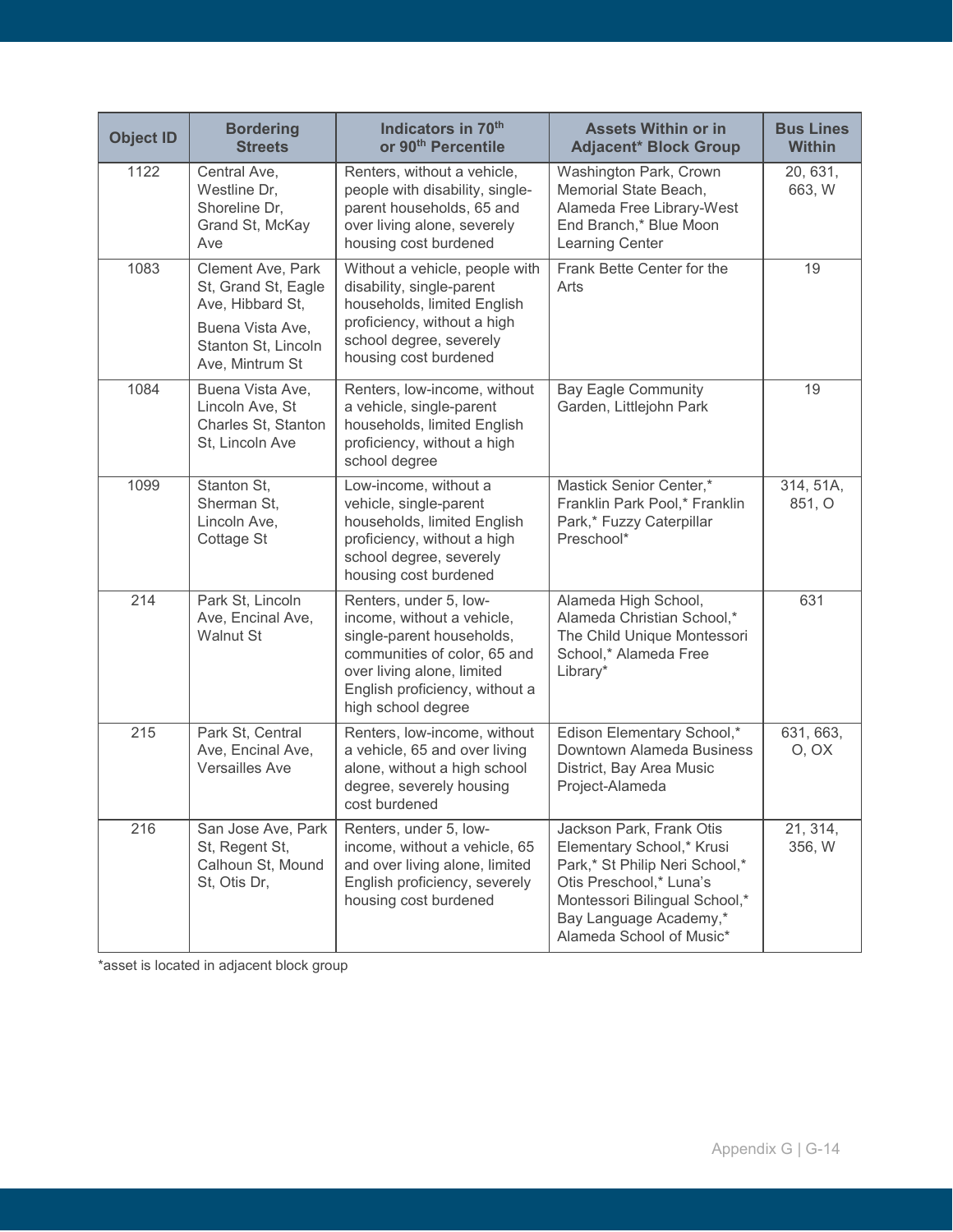## **Climate-Specific Vulnerabilities**

The social vulnerability index can show how populations will be impacted differently in climate events. In this section, sea level rise and contaminated lands are highlighted because these hazards are geographically situated, whereas hazards like wildfire smoke, drought, and heat will be distributed across the city.

## *Sea Level Rise and Flooding*

Alameda's geography as an island makes it especially vulnerable to sea level rise and flooding. Figure G-13 captures sea level rise at 36 inches, which is projected to significantly impact residents living on Bay Farm Island, at Alameda Point, and near Alameda Landing. Flooding can force people out of their homes, "as even short duration flooding can undermine building structures or create unsafe living conditions due to mold growth and contamination," making community resilience harder to attain (Brechwald, Goodfriend, Kroll, & Lowe, 2015, pg. 8). Flood risk at 36 inches of sea level rise shows how the most vulnerable are often impacted first. During a 100-year storm event under these same conditions, a larger portion of the city faces flood risk, yet the implications of sea level rise on western Alameda residents in highly vulnerable block groups remain. Those who are most vulnerable will have greater difficulty responding if preventative actions such as the aforementioned strategies (e.g., climate-resilient housing) and safe, affordable housing are not implemented. Table G-4 and Table G-5 identify household characteristics that appear in the 70th or 90th percentile of the block groups that will be directly impacted by water inundation in the two respective scenarios.



*Figure G-13. Blue indicates water inundation, or flooding, at 36 inches of sea level rise.*

# **Impacted Populations** Renters Low Income Under 5 65 and Over Living Alone Single Parent Households People with a Disability Households without a Vehicle Severely Housing Cost Burdened

Without a High School Degree Communities of Color

## *Table G-4. Impacted Populations*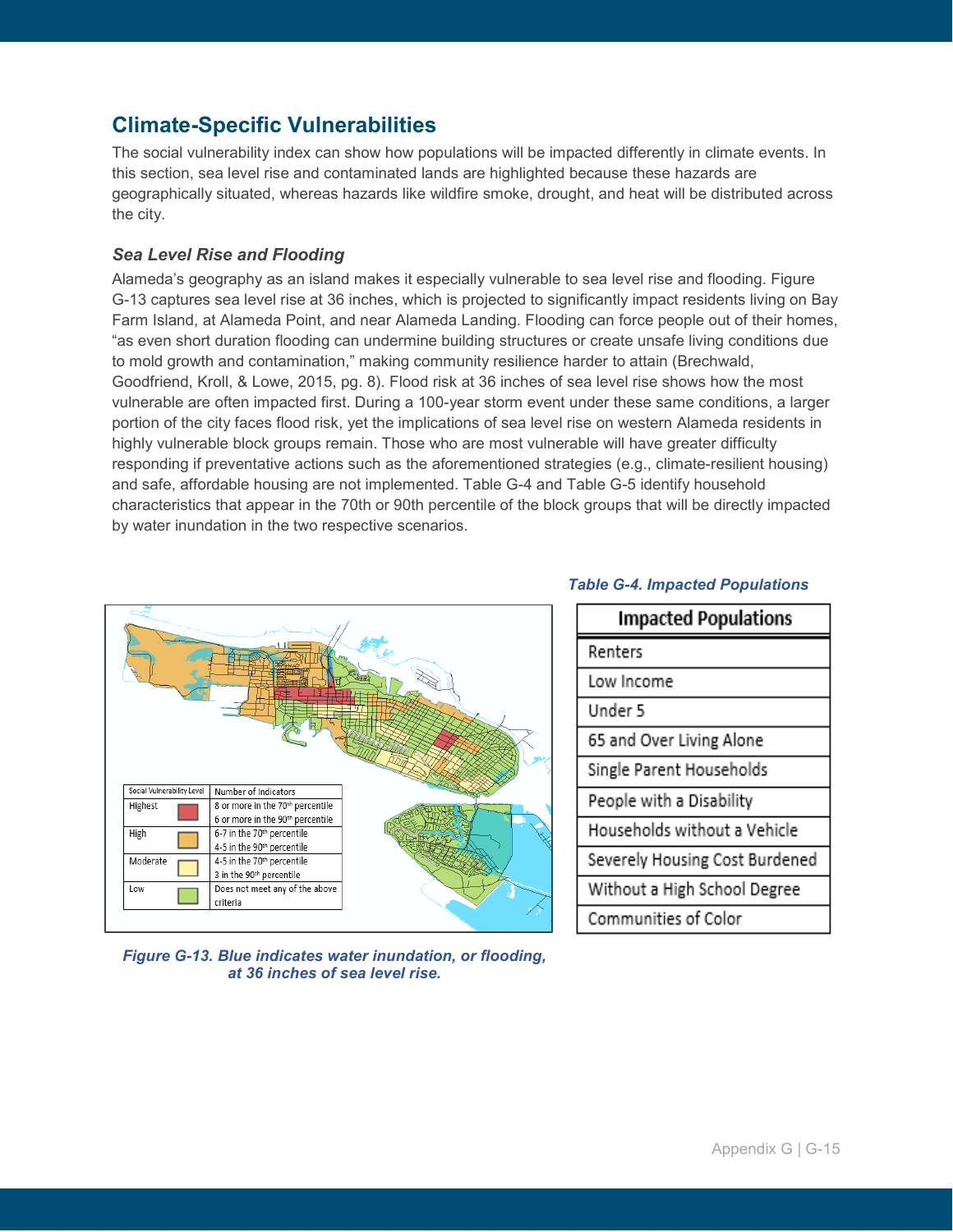#### *Table G-5. Impacted Populations*



| <b>Impacted Populations</b>    |
|--------------------------------|
| Renters                        |
| Low Income                     |
| Under 5                        |
| 65 and Over Living Alone       |
| Single Parent Households       |
| People with a Disability       |
| Households without a Vehicle   |
| Severely Housing Cost Burdened |
| Without a High School Degree   |
| Communities of Color           |
| Non-U.S. Citizen               |
|                                |

*Figure G-14. Blue indicates water inundation, or flooding, during a 100-year storm at 36 inches of sea level rise.*

### *Contaminated Lands and Waste*

Figure G-15 captures the block groups that contain cleanup sites at or above the 90th percentile. Cleanup sites are defined by the California Office of Environmental Health Hazard Assessment as places "contaminated with harmful chemicals [that] need to be cleaned up by the property owners or government" (OEHHA, 2019). These contaminants can come from old buildings, toxic spills, the dumping of toxic waste, national defense activities, and pesticides, among many others (U.S. EPA, 2017). Cleanup sites in Alameda are primarily a result of industrial activities that occurred at the Alameda Naval Air Station from 1939 until its closure in 1997. Cleanup of the contaminated sites at Alameda Point are ongoing (Clearwater Revival Company, 1999).

Residents living at Alameda Point, around Alameda Landing, in Marina Village, and along Lincoln Avenue facing the harbor are situated directly in these contamination-vulnerable block groups. The health impacts on people living close to contaminated lands vary by level of contamination but can be acute (e.g., rashes and skin irritation) or chronic (e.g., cancer). Six block groups with high and highest social vulnerability are also the sites of cleanups as identified by the CalEnviroScreen tool (OEHHA, 2018). Future development plans should account for this hazard and current residents should be given full transparency as to their risks and the current process to remove toxins.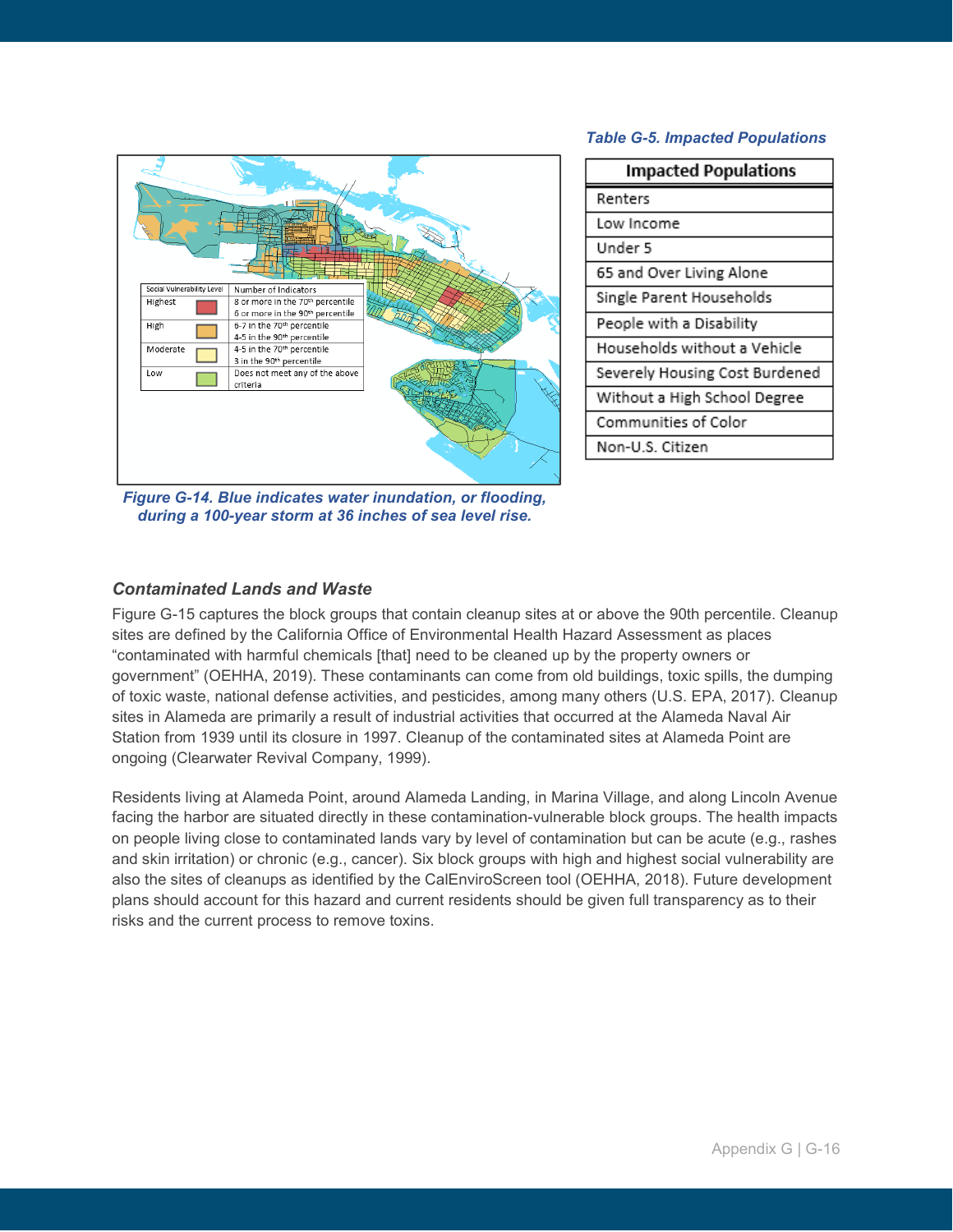

*Figure G-15. Purple indicates block groups with number of cleanup sites exceeding the 90th percentile.*

In addition to the indicators described above, there are additional social and economic indicators of vulnerability to be aware of. It is important to remember that these are indicators, meant to be used together to identify locations where community members may be at greater risk.

### *Communities of Color*

Of the six total block groups that meet the  $70<sup>th</sup>$  or  $90<sup>th</sup>$  percentile for communities of color, five of those are in block groups with high or highest social vulnerability. Across the United States and California, communities of color are disproportionately burdened by several factors contributing to increased vulnerability. According to the Ocean Protection Council, the author of California's official 2018 sea level rise adaptation guidance, "Adaptation strategies should prioritize protection of vulnerable communities and take into consideration social equity and environmental justice" (OPC, 2018, pg. 6). Alameda's planning is in accordance with this state guidance, meaning it is crucial to understand the disparate impacts climate change might have on communities of color. Doing so will ensure further harm is prevented in communities of color. California's Fourth Climate Change Assessment attributes social vulnerability to a combination of personal demographic attributes, the physical environment, and historic underinvestment and marginalization. The uneven distribution of vulnerability to climate impacts can be partly traced to patterns of exclusion in the early 20<sup>th</sup> century by means of redlining and restrictions on black, Chinese, and other non-white home ownership. Without this awareness and deliberate planning, certain groups and individuals will continue experiencing the impacts of harmful systems. Centering communities of color in climate change adaptation planning bridges equity and environment, a key component of sustainable climate action planning.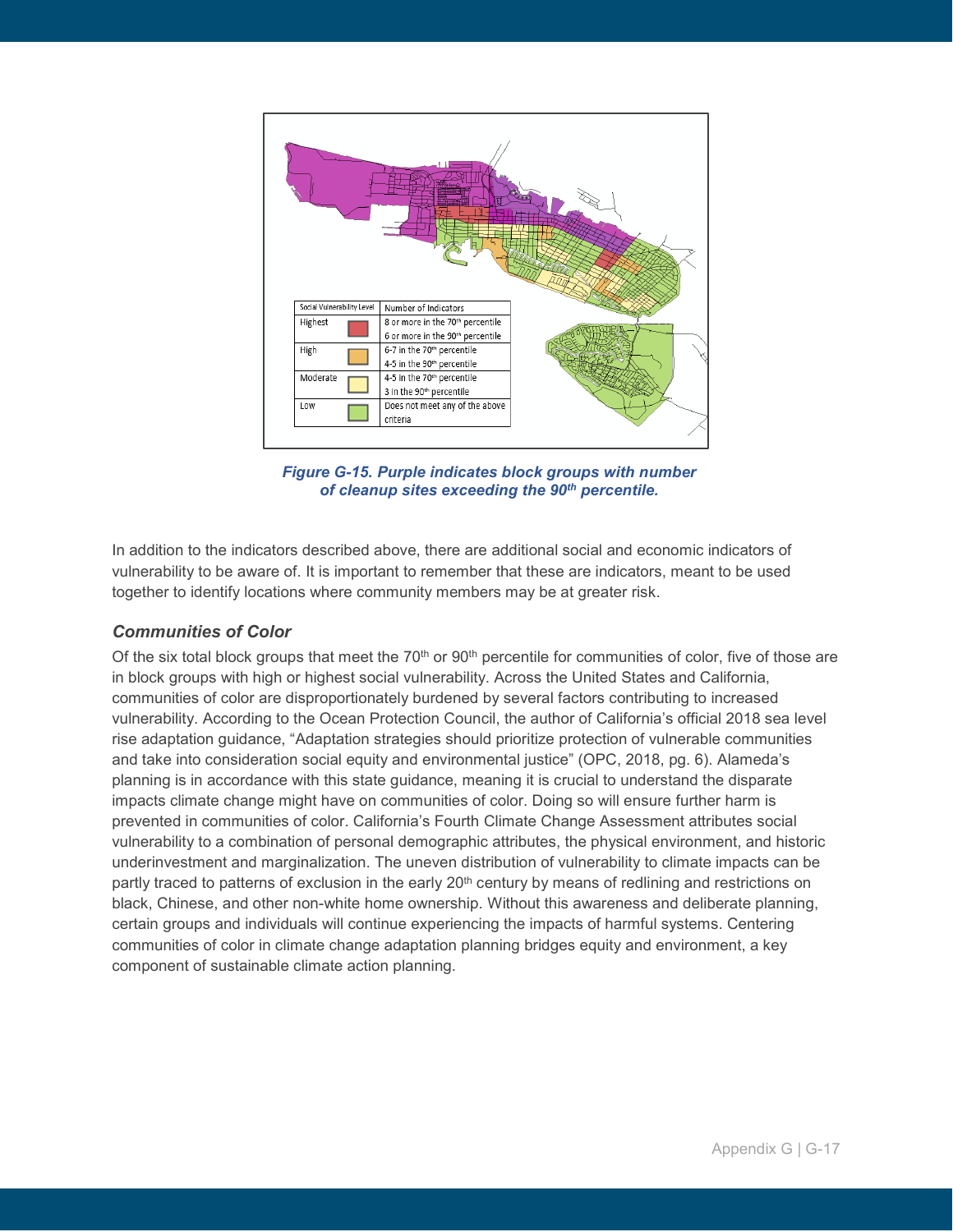

*Figure G-16. Communities of color (green).*

## *Age*

Alameda is a city with a large population of families and seniors. The vulnerabilities to climate-related issues that young children and seniors face will be especially important to consider for climate action planning. Lack of mobility, dependence on others, and health sensitivities make these populations particularly vulnerable.

For children, proper protection and care services should be a focus. Children are more sensitive to their environment as their immune systems are still developing, "leaving their rapidly growing bodies more sensitive to disease and environmental pollutants" (Climate Reality Project, 2018). They spend more time outdoors than adults, meaning they are more directly exposed to poor air quality in wildfire events and extreme heat, which poses another threat as children are less able to regulate their body temperature (U.S. EPA, 2016a, pg. 2). They are also dependent, meaning they are especially vulnerable if they are separated from a caregiver. In Alameda, children under 5 are fairly dispersed throughout the city.

Like children, elders are more sensitive to poor environmental quality. Pre-existing health conditions can be exacerbated by wildfire smoke and rising temperatures. Educational materials for seniors on how to reduce their risk to such conditions can be an effective resilience strategy. This should be distributed through a number of ways—online media, newspaper, e-mail, landline and cell phone—to adequately meet the needs of older residents. Connecting with local senior centers and senior living centers can also provide a space to distribute information, and they might serve as places for seniors to gather on high heat and poor air days. Mobility is also a point of concern, as some seniors might rely on transportation services. As Alameda is a city with a sizable proportion of people over 65 living alone, preparation and proper education can go a long way.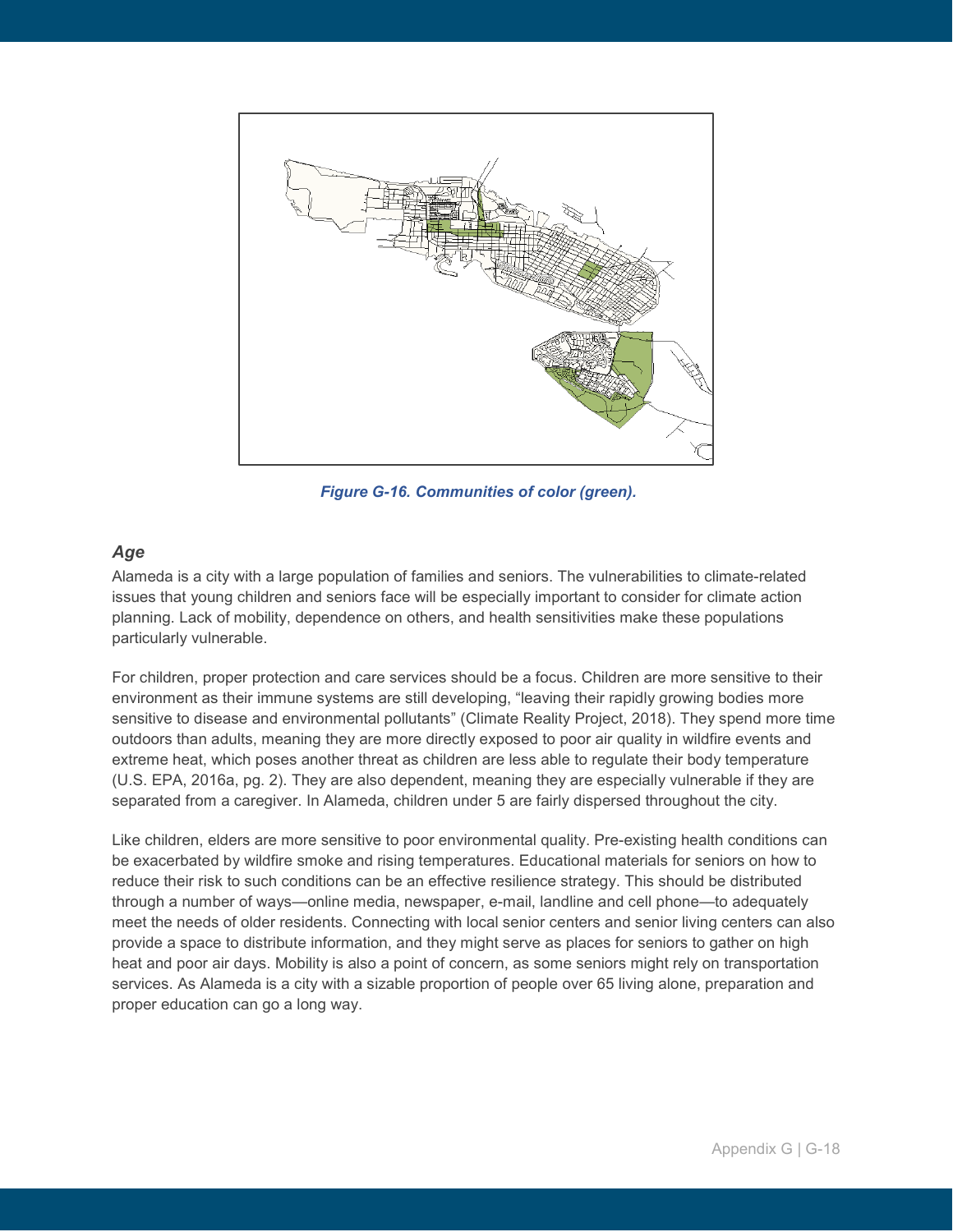

*Figure G-17. Households with children under 5 (gray).*



*Figure G-18. Seniors over 65 living alone (orange).*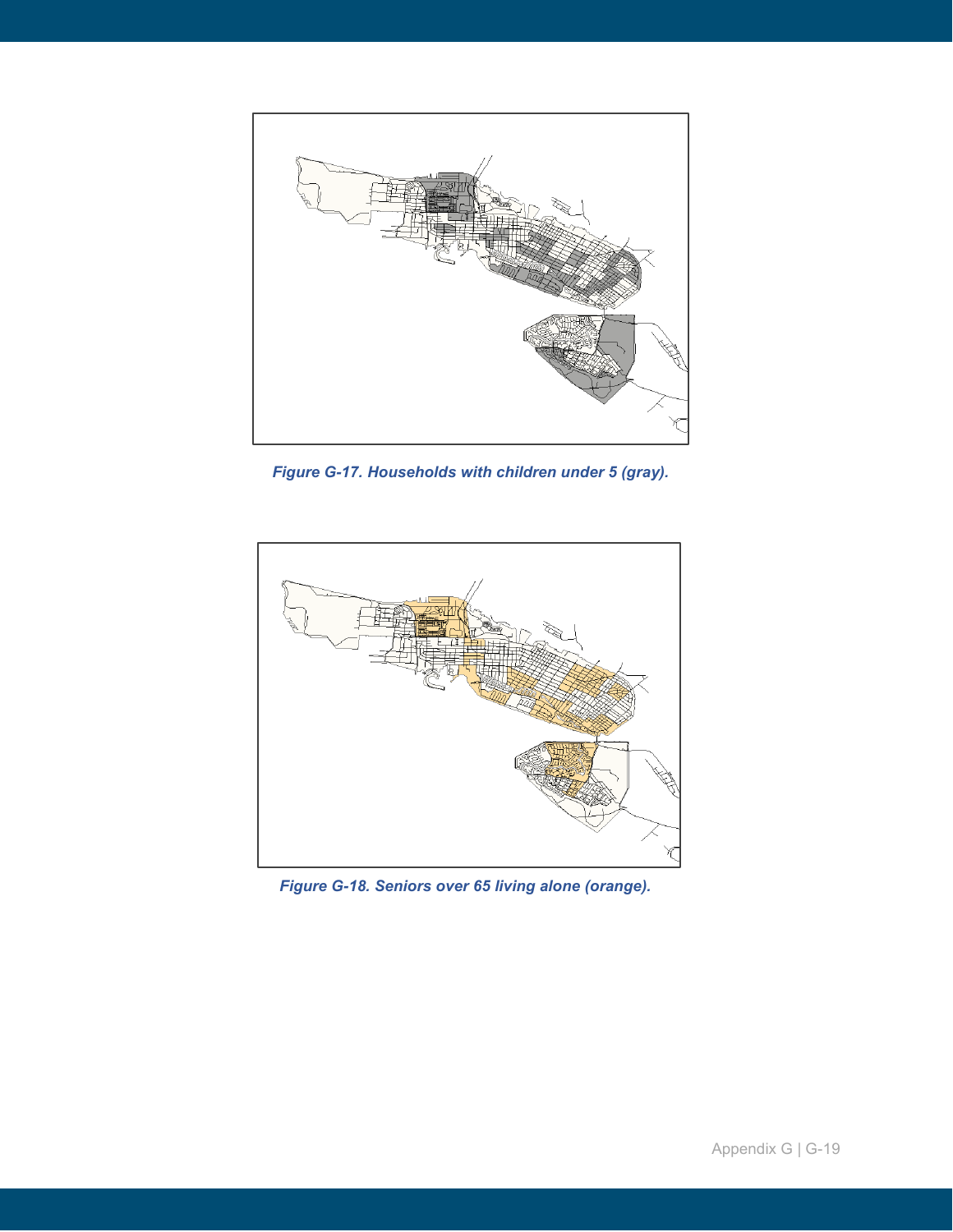## *People with Disabilities*

The disabled community is varied and diverse, though they generally face "barriers in accessing healthcare services and in receiving timely public health or emergency information in an accessible format" (U.S. EPA, 2016b, pg. 2). They also often face added social stressors such as poverty, unemployment, and health conditions. People with disabilities have consistently been hard hit in emergency situations. Thus, it would be essential to "meet demand for wheelchair-accessible transportation," as well as to "maintain adequate supplies of prescription medication[,] access to necessary medical equipment like oxygen, and [proper] evacuation shelters with appropriate facilities, equipment, and trained staff to meet the various needs of people with disabilities" (U.S. EPA, 2016b, pg. 3). Proper health services and informational services will be important when preparing for projected climate change impacts—such as wildfire events, flooding, and heat—and reducing the burden on people with disabilities.



*Figure G-19. People with disabilities.*

## *Alamedans Experiencing Homelessness*

Combined housing prices and living costs in the Bay Area and consequently, the City of Alameda, have exacerbated the prevalence of families and individuals experiencing homelessness. The City of Alameda's 2018 Homelessness Report emphasizes the importance of physical space to provide services more reliably and accessibly. While unhoused individuals cannot be geographically situated on a map, the best indicator for this is the City of Alameda's Point-in-Time counts, first done in 2015 to quantify the number of homeless Alamedans. A January 2017 count found that there were 204 homeless individuals in the city (COA, 2018). Adequate services for these individuals are important now and can help prevent future harm regarding climate impacts.

Lack of shelter dramatically increases an individual's risk to climate impacts, as constant exposure to disparate weather patterns and flooding becomes a health risk when one does not have immediate shelter. For instance, "cumulative exposure to heat over numerous days can lead to serious health conditions including heat stress, and severe heat stroke" (Hanson-Easey, Every, Tehan, Richardson, & Krackowizer, 2016, p. 7). Inadequate healthcare and medical services further place unhoused individuals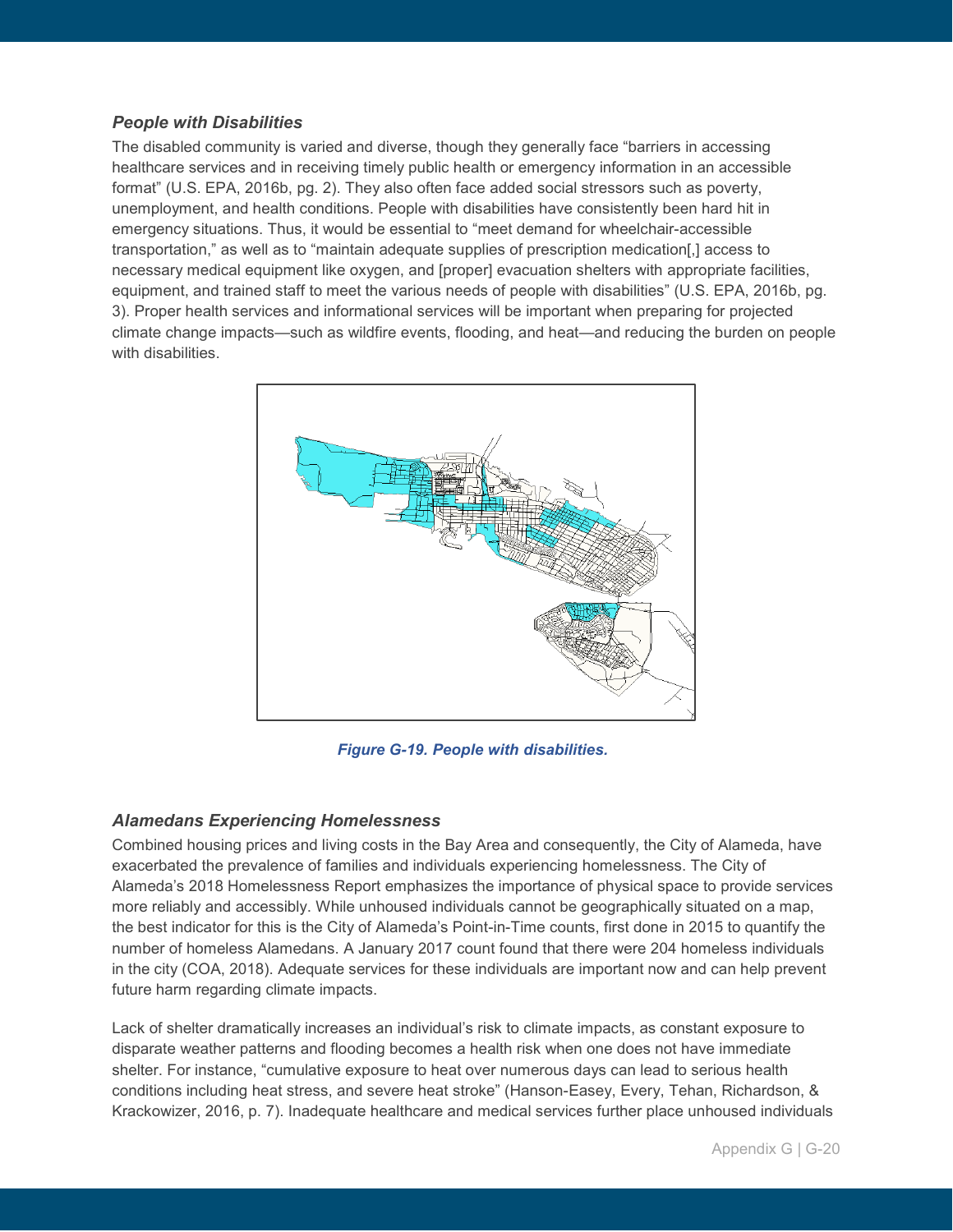at such risks. Additional stressors such as "higher rates of chronic disease, smoking, respiratory disease, mental illness and substance abuse than the general population" mean that unhoused Alamedans will have a more difficult time adequately responding and adapting to climate threats, considering the additional social barriers impacting their daily lives (Hanson-Easey, Every, Tehan, Richardson, & Krackowizer, 2016, p. 2). Lack of mobility among the homeless population can also increase vulnerability in emergency and flooding situations. Expanding and streamlining services by local means, such as the Homeless Outreach Team, can ensure proper education, awareness and pre-disaster planning. Ultimately, safe and stable housing would help ameliorate many of the risks homeless individuals face.

## Summary of Potential Impacts

The social vulnerability assessment adds another layer to climate change vulnerability by considering human impact. A cornerstone of sustainable planning is equity, where the needs of communities who have been continually marginalized are properly addressed. This assessment draws connections between equity and environment and offers the City a chance to build equity into projects and programs. It can inform more tailored greenhouse gas and adaptation strategies that address the disproportionate impacts of climate change hazards on certain residents while promoting resilience and adaptation to climate change.

## **References**

Allen, L., Cooley, H., Heberger, M., & Moore, E. (2012). *Social vulnerability to climate change in*  California. California Energy Commission. Retrieved from <https://www.energy.ca.gov/2012publications/CEC-500-2012-013/CEC-500-2012-013.pdf>

American Association of People with Disabilities. (n.d.). *Equity in Transportation for People with Disabilities*. Retrieved from [http://www.civilrightsdocs.info/pdf/transportation/final-transportation-equity](http://www.civilrightsdocs.info/pdf/transportation/final-transportation-equity-disability.pdf)[disability.pdf](http://www.civilrightsdocs.info/pdf/transportation/final-transportation-equity-disability.pdf)

Brechwald, D., Goodfriend, W., Kroll. C., & Lowe, L. (2015). *Stronger housing, safer communities: Strategies for seismic and flood risks.* Association of Bay Area Governments. Retrieved from [http://resilience.abag.ca.gov/wp](http://resilience.abag.ca.gov/wp-content/documents/housing/Final%20Report/StrongHousingSaferCommunities_Strategies_3.16.15.pdf)[content/documents/housing/Final%20Report/StrongHousingSaferCommunities\\_Strategies\\_3.16.15.pdf](http://resilience.abag.ca.gov/wp-content/documents/housing/Final%20Report/StrongHousingSaferCommunities_Strategies_3.16.15.pdf)

Clearwater Revival Company. (1999). *Military: Alameda Point Naval Air Station*. Retrieved from <http://www.toxicspot.com/military/alameda/>

Climate Reality Project. (2018). *Climate change and health: Children.* Retrieved from <https://www.climaterealityproject.org/blog/climate-change-and-health-children>

COA (City of Alameda). (2018). *Homelessness report*. Retrieved from <https://www.alamedaca.gov/files/assets/public/alameda-homelessness-report.pdf>

Federal Transit Administration. (2013). *Transportation needs of disadvantaged populations: Where, when, and how?* (Report No. 0030)*.* [https://www.transit.dot.gov/sites/fta.dot.gov/files/FTA\\_Report\\_No.\\_0030.pdf](https://www.transit.dot.gov/sites/fta.dot.gov/files/FTA_Report_No._0030.pdf)

Hanson-Easey, S., Every, D., Tehan, B., Richardson, J., & Krackowizer, A. (2016). *Climate Change, Housing and Homelessness: Report on the homelessness and climate change forum*. National Climate Change Adaptation Research Facility. Retrieved from